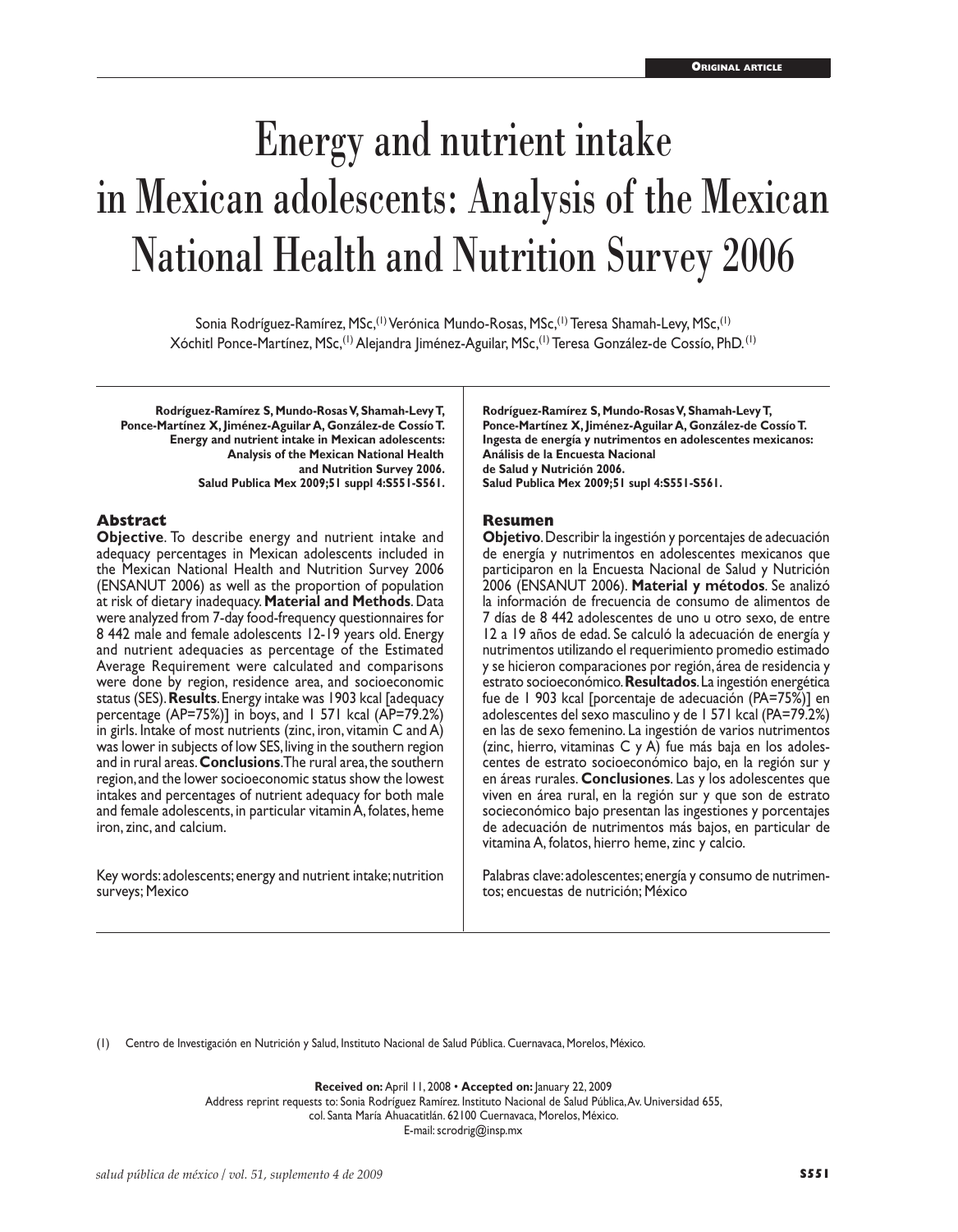**M**exico is undergoing a nutritional and epidemiolog-<br>life l The convictor of outrior deficiencies and chronic life.1 The coexistence of nutrient deficiencies and chronic degenerative diseases constitutes a challenge for public health decision makers.2 Thus, the reason for analyzing the role of diet as a determinant of nutrition problems is to develop strategies that may lead to changes in dietary behaviors, which may contribute to the prevention and control of those public health problems.<sup>3</sup> A relationship between low micronutrient intake and linear growth retardation and anemia, among other morbidities, has been documented in children, adolescents and women of childbearing age. $4-6$  On the other hand, a positive energy balance related to low physical activity and an intake of an energy-dense diet rich in processed or fast foods, high in fat and refined carbohydrates, and low in fiber and micronutrients result in excess weight both in early life stages (infancy and adolescence) and in adult life, a great public health concern due to its health consequences.<sup> $7,8$ </sup> In addition, this type of diet is not only a causal factor of overweight and obesity but also of other chronic degenerative diseases.<sup>9-11</sup> Several socioeconomic, environmental and demographic factors affect food intake and hence dietary quality.12 For example, it has been documented that Mexican women 12 to 49 years old and children 1 to 11 years old from low socioeconomic status living in rural areas in the southern region have the lowest percentages of micronutrient adequacy.13-15

Adolescence is defined by the World Health Organization as the period of human life between 10 and 19 years of age.16 Adolescents experience a lower prevalence of infectious diseases compared to younger population groups and lower chronic degenerative disease rates compared to populations of adults and older adults.17 Consequently, little attention has been paid to this population group regarding the assessment of its nutrition status, even though adolescents are prone to nutrition deficiencies, as their rapid growth demands a higher intake of energy and important nutrients like iron, calcium, zinc, vitamin A, vitamin C, and folate, among others.18

Data from the Mexican National Health and Nutrition Survey 2006 (ENSANUT 2006) showed a stunting prevalence of 12.3% in female adolescents 12 to 17 years old (estimate made with 1977 NCHS/WHO references) and an anemia prevalence of 11.5% in male and female adolescents aged 12 to 19 years.<sup>19</sup> The survey also revealed that one of each three adolescents is overweight or obese (both boys and girls aged 12 to 19 years).<sup>19</sup> It is therefore necessary to identify the dietary characteristics in this population group to develop nutrition strategies according to its needs.

The objective of this analysis was to describe the energy and nutrient intake and adequacy percentages in Mexican adolescents 12 to 19 years old who participated in the ENSANUT 2006, and the proportion of the population at risk of dietary inadequacy. A second goal was to analyze differences in intake and adequacy, and in the risk of nutrient inadequacy by age group, area, geographic region and socioeconomic status.

# Material and Methods

Data were analyzed from ENSANUT 2006, a crosssectional, probabilistic, national and state representative survey conducted from October 2005 to May 2006. The survey aimed to characterize health and nutrition status from different age groups in the Mexican population. A detailed description of sampling procedures was published by Olaiz *et al*. 20 The study population for this analysis consisted of Mexican adolescent boys and girls 12 to 19 years old.

*Dietary information:* A modified 7-day food-frequency questionnaire was used to estimate intake in adolescents. This questionnaire was already validated previously in other studies.21 In this case, the amount of portions of consumed food was included to increase its precision. Data for consumed foods (those that represented 95% of the total consumption) from the 24-hour recall questionnaire were identified from the National Nutrition Survey 1999 (ENN-99),<sup>22</sup> obtaining a final list of 101 foods. Each adolescent was interviewed by personnel trained and standardized in data collection. Details about personnel training are found in the Procedure Handbook for Nutrition Projects developed by the National Institute of Public Health (INSP).<sup>23</sup> For each food, study participants were asked number of days of intake per week, times-a-day, portion size (very small, small, medium, large, and very large), and number of portions consumed. Conversion of daily food quantities into energy and nutrient units was done using a food composition table compiled by the INSP, which was used in ENN-99.\* Intake of energy, carbohydrates, proteins, iron (total and heme), zinc, vitamin C, vitamin A, folates, calcium and fiber were analyzed. Adequacy percentage of the above dietary components was calculated as well. Reference data from the Estimated Average Requirement (EAR) recommended by the United

Safdie M, Barquera S, Porcayo M, Rodríguez S, Ramírez C, Rivera J, et al. Bases de datos del valor nutritivo de los alimentos. Compilación del Instituto Nacional de Salud Pública. México, 2004 (Unpublished document).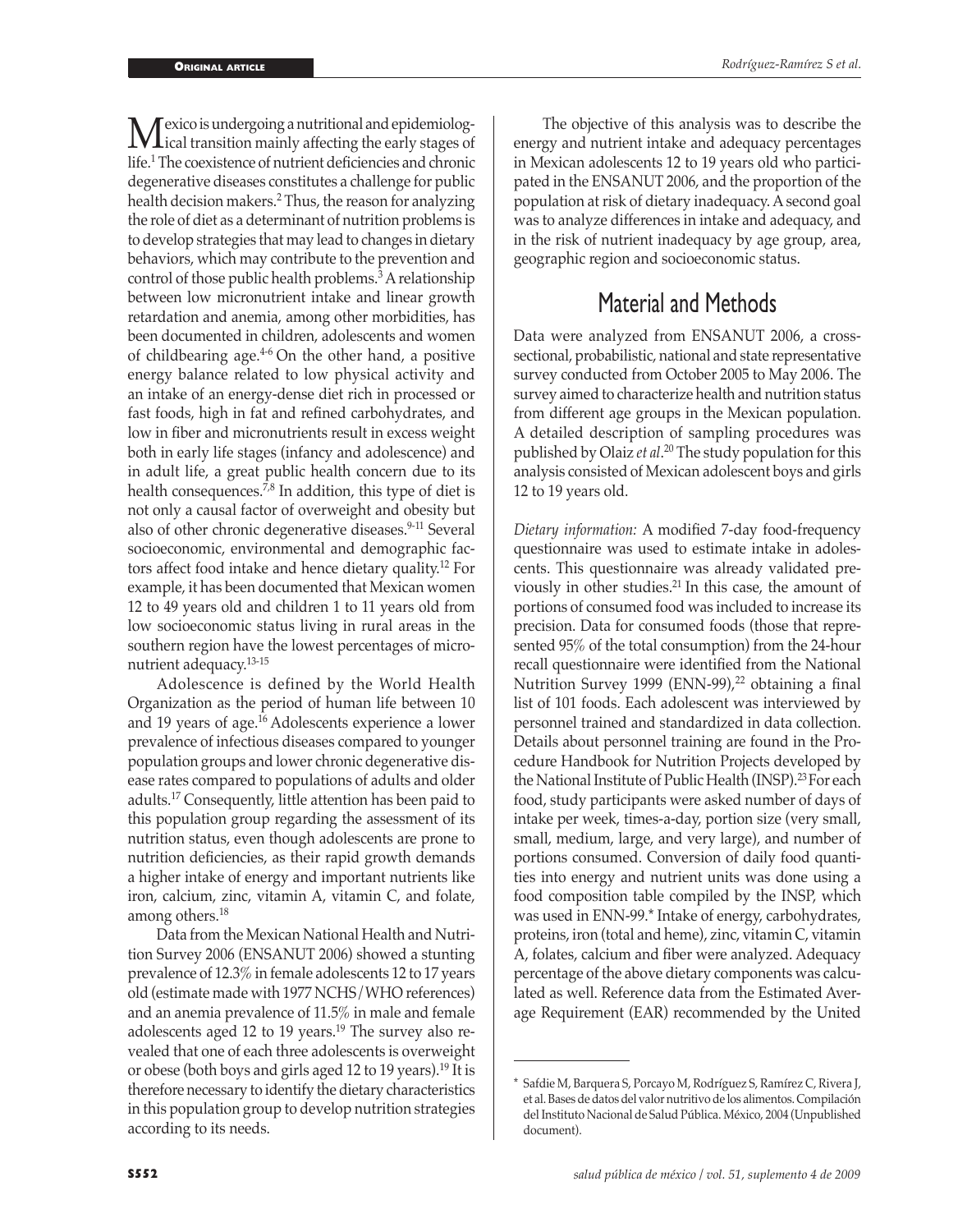States Institute of Medicine were used to calculate the adequacy percentages of proteins, total iron, zinc, vitamin C, vitamin A, folate, and calcium.24-30 Values of 50 and 30% of energy intake from carbohydrates and fat, respectively, were used as suitable proportions of the total energy intake. For energy adequacy, reference data from the Estimated Energy Requirement (EER) recommended by the same institute was used. $31$  For using the EER estimation equations a physical activity factor had to be included. Briefly, 326 observations (3.7%) were eliminated because the adequacy percentage of energy and/or adequacy percentages of some nutrients were above 5 SDs, or adequacy percentage of energy was lower than 25%. The data processing to obtain nutrients was done in Access (Microsoft Office, 2003) using the Visual Basic code and SQL queries. Data cleaning was performed with Stata version 9.2 (Stata Corporation, TX, USA), and SPSS version 15.0 (SPSS Inc., Chicago, IL, USA). More details about the processing of dietary information are available in the paper on methodological analysis of dietary data.2

*Geographic region:* The country was divided into four geographic regions: north, center, Mexico City (including its metropolitan area) and south.

*Residence Area:* For the analysis by type of residence area, urban locations were considered as those with ≥2500 inhabitants, and rural locations otherwise.

*Socioeconomic status:* An indicator of socioeconomic status (SES), or well-being was constructed through a principal components analysis.32 It included variables related to housing conditions (such as flooring and roofing materials), ownership of home appliances (refrigerator, stove, washing machine, TV set, radio, videoplayer, telephone, and computer), and number of rooms (other than bathroom, kitchen, and corridors). The first component accounted for 46% of the total variance. The standardized factor obtained was divided into tertiles to present three SES categories: low, middle, and high.

Information on physiologic status of the adolescent girls was also obtained, which was categorized into nonpregnant, pregnant, breastfeeding, and pregnantbreastfeeding.

Informed consent was obtained from each subject or subject's parent or guardian for their participation in the study. The survey protocol was approved by the Ethics Committee of the National Institute of Public Health, Mexico.

*Data analysis:* Descriptive statistics of medians, 25 and 75 percentiles of intake, and adequacy of nutrients of interest were obtained. The prevalence of population at risk of dietary inadequacy was estimated. Those subjects whose intake was below 100% of the recommended were considered at risk of deficiency for that particular nutrient.

Differences among geographic regions, residence areas, and SES categories were analyzed and *p* value was adjusted by multiple comparisons (Bonferroni adjustment).<sup>33</sup> Continuous dietary variables do not have normal distributions and logarithmic transformations were performed. Differences between categories were conducted with *t* tests. In addition, differences in the prevalence of populations at risk of inadequate intake (adequate intake<100%) among residence areas, regions, and socioeconomic status were analyzed through χ*2* test.

Analyses were conducted using the Stata 9.0 program *SVY* module for survey data to adjust for the expansion factor and the design effect.

## **Results**

Data from 8 442 Mexican adolescents (4 130 boys and 4 312 girls) aged 12 to 19 years old were analyzed, representing 18 276 531 individuals nationwide, by applying the expansion factor.

Mean age was  $15.16 \pm 2.2$  years. Roughly 74% belonged to urban areas; about 30% lived in the center of the country and another 30% in the south (Table I). Most female adolescents were not pregnant (98.4%), only 1.6% was pregnant or pregnant and breastfeeding.

With regard to dietary information, 11.6% of energy intake was derived from protein, 27.7% from fat, and 62.4% from carbohydrate intake in both male and female adolescents.

Table II shows intake and energy and nutrient adequacy percentages by sex and residence area. Median energy intake in boys was higher in urban than in rural areas (1 943 kcal *vs*. 1 776 kcal (*p<* 0.05)). Fiber intake varied from 20 g in the urban to 22.8 g in the rural areas, with statistically significant difference between areas (*p<* 0.05). Protein and fat intakes were higher in the urban than in the rural areas; the same pattern was observed for the micronutrients analyzed (vitamins A and C, folates, iron, zinc, and calcium). Heme iron intake was higher in the urban (0.33 mg) than in the rural areas (0.18 mg) (*p<* 0.05), corresponding to 2.8% and 1.5% of total iron, respectively.

Energy intake was 1 571 kcal for female adolescents, and it was higher in urban than in rural areas (1 613 kcal *vs*. 1 470 kcal, respectively (*p<* 0.05)). Fiber intake ranged from 16 g in urban to 18.7 g in rural areas (*p<* 0.05). Protein  $(47 \text{ g})$  and total fat  $(51.5 \text{ g})$  intakes were higher in urban than in rural areas (protein 41.8 g, and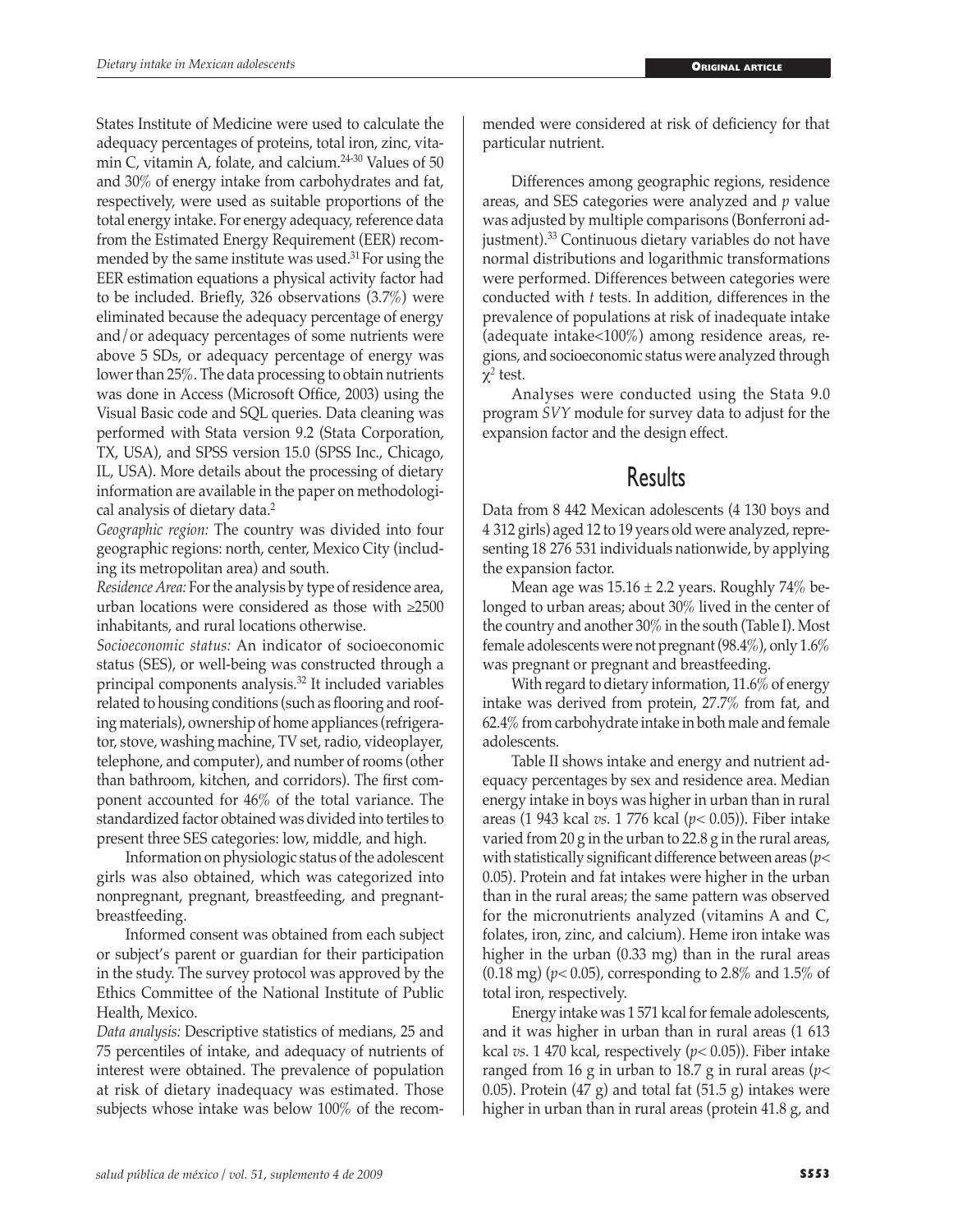|                                                                                                                                                                                                                                                                                                                     | National <sup>‡</sup> | Males <sup>§</sup> | Females#         |  |  |  |
|---------------------------------------------------------------------------------------------------------------------------------------------------------------------------------------------------------------------------------------------------------------------------------------------------------------------|-----------------------|--------------------|------------------|--|--|--|
| Age (years)*                                                                                                                                                                                                                                                                                                        | $15.16 \pm 2.2$       | $15.05 \pm 2.2$    | $15.27 \pm 2.2$  |  |  |  |
| Geographic region (%)                                                                                                                                                                                                                                                                                               |                       |                    |                  |  |  |  |
| North                                                                                                                                                                                                                                                                                                               | 18.6                  | 18.8               | 18.4             |  |  |  |
| Center                                                                                                                                                                                                                                                                                                              | 32.6                  | 31.7               | 33.6             |  |  |  |
| Mexico City                                                                                                                                                                                                                                                                                                         | 15.8                  | 15.8               | 15.8             |  |  |  |
| South                                                                                                                                                                                                                                                                                                               | 33.0                  | 33.7               | 32.3             |  |  |  |
| Residence area (%)                                                                                                                                                                                                                                                                                                  |                       |                    |                  |  |  |  |
| Urban                                                                                                                                                                                                                                                                                                               | 73.7                  | 74.4               | 73.1             |  |  |  |
| Rural                                                                                                                                                                                                                                                                                                               | 26.3                  | 25.6               | 26.9             |  |  |  |
| Socioeconomic status (%) <sup>&amp;</sup>                                                                                                                                                                                                                                                                           |                       |                    |                  |  |  |  |
| l ow                                                                                                                                                                                                                                                                                                                | 36.0                  | 36.2               | 35.8             |  |  |  |
| Middle                                                                                                                                                                                                                                                                                                              | 34.2                  | 33.5               | 34.8             |  |  |  |
| High                                                                                                                                                                                                                                                                                                                | 29.8                  | 30.3               | 29.4             |  |  |  |
| Physiologic status $(\%)^*$                                                                                                                                                                                                                                                                                         |                       |                    |                  |  |  |  |
| Nonpregnant                                                                                                                                                                                                                                                                                                         |                       |                    | 98.4             |  |  |  |
| Pregnant                                                                                                                                                                                                                                                                                                            |                       |                    | $\overline{1.4}$ |  |  |  |
| <b>Breastfeeding</b>                                                                                                                                                                                                                                                                                                |                       |                    | 0                |  |  |  |
| Pregnant and breastfeeding                                                                                                                                                                                                                                                                                          |                       |                    | 0.2              |  |  |  |
| * Mean± SD<br><sup>‡</sup> Sample size:8 442, expansion factor: 18 276 531<br><sup>§</sup> Sample size:4 130, expansion factor: 9 125 173<br># Sample size: 4 312, expansion factor: 9 151 358<br><sup>&amp;</sup> 28 observations without available information<br>* 39 observations without available information |                       |                    |                  |  |  |  |

**General characteristics of Mexican adolescents by sex**

total fat 39.5 g, *p<* 0.05). In general, the urban area had a higher micronutrient intake than the rural area. For example, heme iron intake was 0.28 mg in urban and 0.15 mg in rural areas (*p<* 0.05).

Table III shows intake and adequacy percentages by geographic region and sex. In male adolescents, the highest energy intake and adequacy was observed in the north (2 002 kcal), followed by those in the center (1 917 kcal) and Mexico City (1 914 kcal), and the lowest was registered in the south (1 816 kcal). Fiber intake was higher in the center and in the south. The highest vitamin A intake was in Mexico City and the highest vitamin C intake was in the center. Folate intake was higher in the northern and central regions. Total iron and zinc intakes were higher in the northern region; the same occurred with heme iron.

In female adolescents, the highest energy intake was observed in Mexico City (1 648 kcal), followed by the northern and central regions (1 645 kcal and 1 549 kcal, respectively), and the lowest intake occurred in the southern region (1 495 kcal). Fiber intake was higher in the central and southern regions. Vitamin A intake was higher in the Mexico City region and vitamin C intake was higher in the central region. Folates, total iron, and zinc intakes were higher in the northern region. Calcium intake was higher in the Mexico City region than in the other regions.

Intake and nutrient adequacy by sex and by SES categories is presented in Table IV. For male adolescents, the lowest energy intake was reported in the low compared with the middle and high SES groups (*p<* 0.016). The lowest quantity of fiber was reported in the high SES ( $p$ < 0.016, compared with the other two groups). Intakes of protein and fat were higher in the high SES (*p<* 0.016). Intakes of vitamins A and C were also higher in the high than in the middle and low SES groups *(p<* 0.016). Intake of folates was higher in the middle than in the low SES group (*p<* 0.016). Intakes of heme iron, as an indicator of meat intake, was higher in the high SES than in the middle and low SES groups (*p<* 0.016). The same pattern was observed for zinc intake, which was higher in the high SES than in the other two strata.

In both female and male adolescents, the lowest energy intake and the greatest fiber intake were reported in the lower SES, with a statistically significant difference compared with the middle and high SES categories (*p<* 0.016). Intakes of protein and total fat were higher in the high than in the middle and low SES groups (*p<* 0.016); the same happened with intakes of vitamins A and C (*p*<0.016). Folate intake was lower in the low SES (*p<* 0.016). Intake of heme iron was higher in the high SES than in the middle and low SES groups (*p<* 0.016). The same pattern was observed for zinc, its intake being higher in the high than in the other two categories of SES (*p<* 0.016). Calcium quantity was lower in the low and middle than in the high SES groups (*p<* 0.016).

Table V shows the prevalence of population at risk of dietary inadequacy by different characteristics. For male adolescents in rural areas, a higher risk was found of inadequate intake of vitamin A, folates and zinc as compared with boys in urban areas ( $p$ < 0.05). For female adolescents in rural areas, there was also a higher prevalence of risk of inadequate intakes of energy, protein, vitamin A, vitamin C, folates, and zinc compared with girls in urban areas (*p<* 0.05). In general, the southern region presented the highest prevalences of population at risk of dietary inadequacy in both male and female adolescents. By socioeconomic status, the lowest category presented the highest prevalences of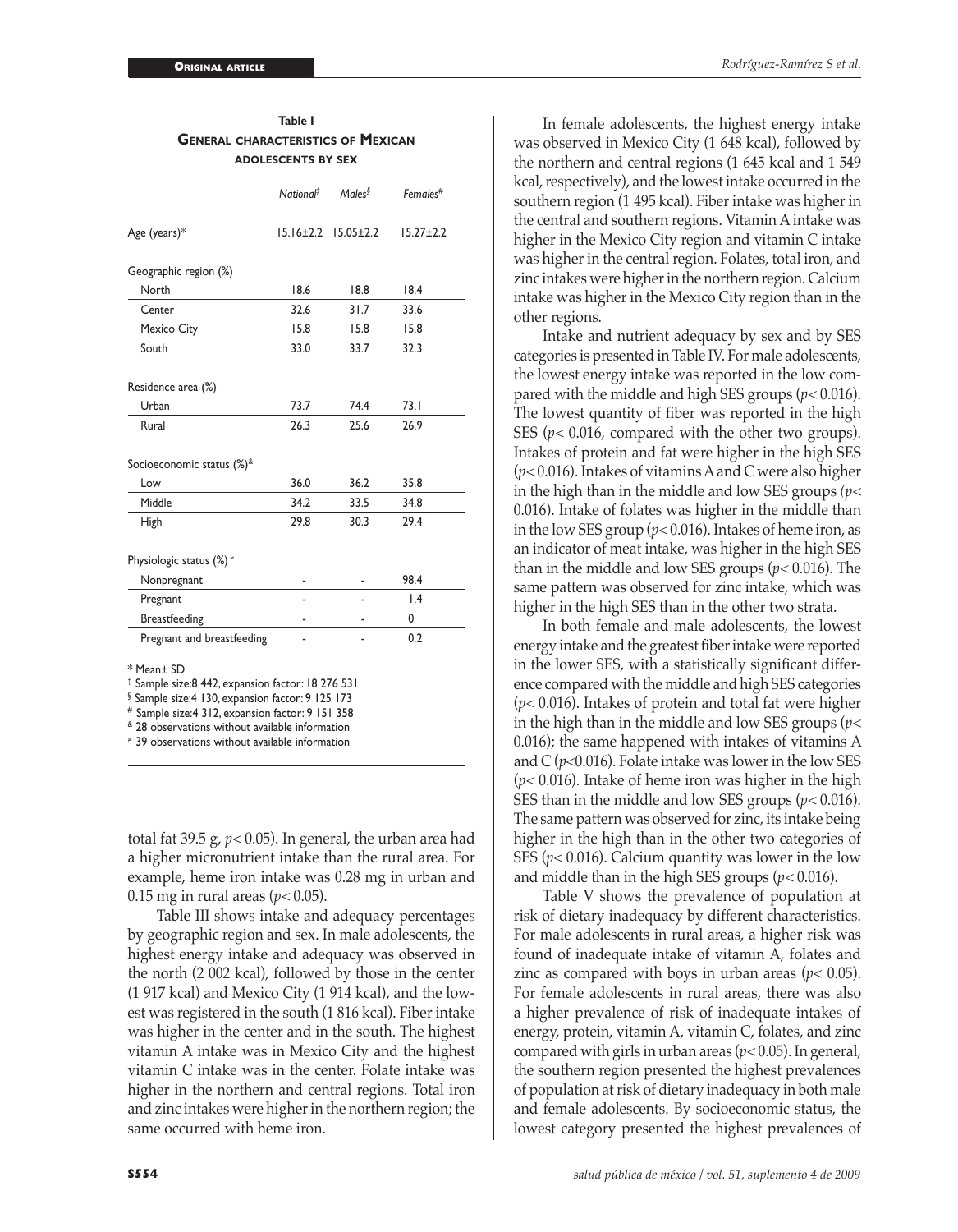*Residence area*

## **Table II Intake and energy and nutrient adequacy by sex and residence area in Mexican adolescents. Mexico, ENSANUT 2006**

| Males $\delta$<br>Intake<br>Median (25, 75)<br>Median (25, 75)<br>Median (25, 75)<br>Energy (kcal)*<br>  903 (1484, 2540)<br>  943 (1484, 2605)<br>  776 (1268, 2462)<br>Fiber $(g)^*$<br>20.6 (14.8, 29.2)<br>20.09 (14.3, 27.7)<br>22.8 (16.7, 31.8)<br>Protein $(g)^*$<br>55.3 (40.9, 75.8)<br>57.0 (42.6, 76.9)<br>50.1 (35.9, 68.2)<br>Total fat $(g)^*$<br>57.5 (38.5, 82.1)<br>62.6 (42.0, 85.6)<br>45.2 (30.3, 65.5)<br>Carbohydrates (g)<br>292.7 (215.7, 392.1)<br>292.8 (218.9, 390.9)<br>291.6 (207.3, 392.1)<br>Vitamin A (µg ER)*<br>430.4 (249.5, 710.9)<br>458.1 (268.8, 748.7)<br>351.1 (187.4, 605.7)<br>Vitamin C (mg)*<br>73 (37.1, 128.7)<br>70.6 (35.3, 127.4)<br>62.8 (31.4, 120.7)<br>Folates $(\mu g)^*$<br>232.1 (163.1, 319.6)<br>240.9 (172.9, 326.7)<br>208.2 (148.2, 299.9)<br>Total iron (mg)<br>12.5(8.9, 16.4)<br>12.1(8.3, 16.8)<br>$12.4$ (8.8, 16.5)<br>Heme iron (mg)*<br>0.29(0.13, 0.54)<br>0.18(0.07, 0.35)<br>0.33(0.17, 0.60)<br>Zinc $(mg)^*$<br>7.8 (5.7, 10.8)<br>8.0(5.9, 10.9)<br>7.1(4.9, 9.9)<br>Calcium (mg)<br>887.2 (612.8, 1284)<br>891.4 (624.4, 1297.7)<br>867.9 (597.5, 1231.5)<br>Adequacy percentage (%)<br>Energy<br>75.0 (55.6, 100.6)<br>75.7 (56.6, 100.4)<br>73.0 (51.8, 101.5)<br>Protein*<br>142.5 (99.8, 201.7)<br>147.4 (99.9, 203.7)<br>130.5 (94.6, 193.0)<br>Total fat*<br>67.5 (45.5, 94.9)<br>71.4 (49.5, 99.4)<br>55.7 (37.5, 84.0)<br>Carbohydrates*<br>91.5 (67.1, 125.4)<br>90.1 (66.9, 121.7)<br>94.7 (68.6, 134.0)<br>Vitamin A*<br>75.4 (42.5, 131.0)<br>79.3 (45.8, 135.9)<br>62.9(33.7113.2)<br>Vitamin C<br>124.4 (63.5, 245.3)<br>125.5 (64.5, 247.9)<br>117.5 (57.4, 235.7)<br>Folates*<br>77.2 (54.5, 107.0)<br>78.6 (55.9, 107.9)<br>72.5 (47.8, 101.2)<br>Total iron<br>178.7 (125.5, 237.7)<br>175.3 (119.3, 253.0)<br>177.7 (124.3, 240.3)<br>$Zinc *$<br>95.3 (70.0, 132.9)<br>97.6 (71.8, 134.6)<br>87.7 (63.5, 125.9)<br>70.7 (48.7, 102.3)<br>Calcium<br>70.2 (47.9, 100.8)<br>67.7 (46.3, 96.1)<br>Females#<br>Intake<br>Energy (kcal)*<br>  57  (  171, 2090)<br>1613(1212.7, 2143)<br>I 470 (I 086, I 954)<br>Fiber $(g)^*$<br>$16.9$ (12.1, 23.1)<br>$16$ (11.6, 22.3)<br>18.7 (13.9, 25.9)<br>Protein $(g)^*$<br>45.6 (33.2, 62.1)<br>47.0 (34.6, 63.7)<br>41.8 (30.5, 56.6)<br>Total fat $(g)^*$<br>48.3 (31.6, 67.3)<br>51.5 (34.8, 70.2)<br>39.5 (25.4, 56.5)<br>Carbohydrates (g)<br>239.0 (180.5, 320.3)<br>237.1 (181.6, 320.8)<br>242.5 (175.5, 317.8)<br>Vitamin A (µg ER)*<br>410.3 (224.9, 653.9)<br>441.3 (247.6, 691.9)<br>325.9 (176.1, 545.6)<br>Vitamin C (mg)*<br>70.6 (34.7, 123.7)<br>68.7 (33.4, 119.5)<br>$60.2$ (29.9, 111.4)<br>Folates $(\mu g)^*$<br>190.6 (133.3, 260.8)<br>197.5 (137.8, 266.6)<br>176.3 (122.2, 245.5)<br>Total iron (mg)<br>9.9(7.2, 13.8)<br>9.9(7.2, 13.8)<br>9.9(7.2, 13.6)<br>Heme iron (mg)*<br>0.24(0.11, 0.44)<br>0.28(0.14, 0.47)<br>0.15(0.06, 0.32)<br>Zinc $(mg)^*$<br>6.4(4.7, 8.6)<br>$6.6$ $(4.8, 8.7)$<br>5.9(4.3, 7.8)<br>Calcium (mg)*<br>739.6 (511.9, 1067.9)<br>749.1 (519.7, 1090.3)<br>718.5 (480, 988.9)<br>Adequacy percentage (%)<br>Energy*<br>79.2 (58.5, 106.0)<br>80.1 (59.6, 107.6)<br>77.6 (56.8, 101.0)<br>Protein*<br>129.9 (92.3, 181.4)<br>121.9 (85.9, 172.1)<br>132.8 (95.8, 186.3)<br>Total fat*<br>72.8 (48.2, 138.1)<br>77.9 (52.8, 107.5)<br>61.1 (39.5, 87.3)<br>Carbohydrates<br>97.1 (72.5, 130.8)<br>95.5 (72.5, 129.7)<br>99.6 (72.5, 133.6)<br>Vitamin A*<br>87.5 (48.7, 139.1)<br>93.0 (53.1, 148.3)<br>70.2 (40.1, 118.8)<br>Vitamin C*<br>131.7 (65.5, 238.7)<br>136.7 (68.1, 243.5)<br>119.4 (58.0, 225.9)<br>Folates*<br>62.3 (43.0, 87.4)<br>57.7 (40.2, 83.4)<br>63.3 (44.3, 88.9)<br>Total iron<br>136.1 (97.5, 193.6)<br>135.3 (95.9, 193.0)<br>136.9 (99.1, 195.2)<br>$Zinc*$<br>89.5 (65.6, 121.5)<br>92.2 (67.1, 124.2)<br>81.8 (59.0, 109.9)<br>Calcium*<br>58.4 (40.1, 84.3)<br>59.1 (41.3, 86.1)<br>55.8 (37.3, 77.7) | National <sup>#</sup> | Urban | Rural |  |
|-----------------------------------------------------------------------------------------------------------------------------------------------------------------------------------------------------------------------------------------------------------------------------------------------------------------------------------------------------------------------------------------------------------------------------------------------------------------------------------------------------------------------------------------------------------------------------------------------------------------------------------------------------------------------------------------------------------------------------------------------------------------------------------------------------------------------------------------------------------------------------------------------------------------------------------------------------------------------------------------------------------------------------------------------------------------------------------------------------------------------------------------------------------------------------------------------------------------------------------------------------------------------------------------------------------------------------------------------------------------------------------------------------------------------------------------------------------------------------------------------------------------------------------------------------------------------------------------------------------------------------------------------------------------------------------------------------------------------------------------------------------------------------------------------------------------------------------------------------------------------------------------------------------------------------------------------------------------------------------------------------------------------------------------------------------------------------------------------------------------------------------------------------------------------------------------------------------------------------------------------------------------------------------------------------------------------------------------------------------------------------------------------------------------------------------------------------------------------------------------------------------------------------------------------------------------------------------------------------------------------------------------------------------------------------------------------------------------------------------------------------------------------------------------------------------------------------------------------------------------------------------------------------------------------------------------------------------------------------------------------------------------------------------------------------------------------------------------------------------------------------------------------------------------------------------------------------------------------------------------------------------------------------------------------------------------------------------------------------------------------------------------------------------------------------------------------------------------------------------------------------------------------------------------------------------------------------------------------------------------------------------------------------------------------------------------------------------------------------------------------------------------------------------------------------------------------------------------------------------------------------------------------------------------------------------|-----------------------|-------|-------|--|
|                                                                                                                                                                                                                                                                                                                                                                                                                                                                                                                                                                                                                                                                                                                                                                                                                                                                                                                                                                                                                                                                                                                                                                                                                                                                                                                                                                                                                                                                                                                                                                                                                                                                                                                                                                                                                                                                                                                                                                                                                                                                                                                                                                                                                                                                                                                                                                                                                                                                                                                                                                                                                                                                                                                                                                                                                                                                                                                                                                                                                                                                                                                                                                                                                                                                                                                                                                                                                                                                                                                                                                                                                                                                                                                                                                                                                                                                                                                                   |                       |       |       |  |
|                                                                                                                                                                                                                                                                                                                                                                                                                                                                                                                                                                                                                                                                                                                                                                                                                                                                                                                                                                                                                                                                                                                                                                                                                                                                                                                                                                                                                                                                                                                                                                                                                                                                                                                                                                                                                                                                                                                                                                                                                                                                                                                                                                                                                                                                                                                                                                                                                                                                                                                                                                                                                                                                                                                                                                                                                                                                                                                                                                                                                                                                                                                                                                                                                                                                                                                                                                                                                                                                                                                                                                                                                                                                                                                                                                                                                                                                                                                                   |                       |       |       |  |
|                                                                                                                                                                                                                                                                                                                                                                                                                                                                                                                                                                                                                                                                                                                                                                                                                                                                                                                                                                                                                                                                                                                                                                                                                                                                                                                                                                                                                                                                                                                                                                                                                                                                                                                                                                                                                                                                                                                                                                                                                                                                                                                                                                                                                                                                                                                                                                                                                                                                                                                                                                                                                                                                                                                                                                                                                                                                                                                                                                                                                                                                                                                                                                                                                                                                                                                                                                                                                                                                                                                                                                                                                                                                                                                                                                                                                                                                                                                                   |                       |       |       |  |
|                                                                                                                                                                                                                                                                                                                                                                                                                                                                                                                                                                                                                                                                                                                                                                                                                                                                                                                                                                                                                                                                                                                                                                                                                                                                                                                                                                                                                                                                                                                                                                                                                                                                                                                                                                                                                                                                                                                                                                                                                                                                                                                                                                                                                                                                                                                                                                                                                                                                                                                                                                                                                                                                                                                                                                                                                                                                                                                                                                                                                                                                                                                                                                                                                                                                                                                                                                                                                                                                                                                                                                                                                                                                                                                                                                                                                                                                                                                                   |                       |       |       |  |
|                                                                                                                                                                                                                                                                                                                                                                                                                                                                                                                                                                                                                                                                                                                                                                                                                                                                                                                                                                                                                                                                                                                                                                                                                                                                                                                                                                                                                                                                                                                                                                                                                                                                                                                                                                                                                                                                                                                                                                                                                                                                                                                                                                                                                                                                                                                                                                                                                                                                                                                                                                                                                                                                                                                                                                                                                                                                                                                                                                                                                                                                                                                                                                                                                                                                                                                                                                                                                                                                                                                                                                                                                                                                                                                                                                                                                                                                                                                                   |                       |       |       |  |
|                                                                                                                                                                                                                                                                                                                                                                                                                                                                                                                                                                                                                                                                                                                                                                                                                                                                                                                                                                                                                                                                                                                                                                                                                                                                                                                                                                                                                                                                                                                                                                                                                                                                                                                                                                                                                                                                                                                                                                                                                                                                                                                                                                                                                                                                                                                                                                                                                                                                                                                                                                                                                                                                                                                                                                                                                                                                                                                                                                                                                                                                                                                                                                                                                                                                                                                                                                                                                                                                                                                                                                                                                                                                                                                                                                                                                                                                                                                                   |                       |       |       |  |
|                                                                                                                                                                                                                                                                                                                                                                                                                                                                                                                                                                                                                                                                                                                                                                                                                                                                                                                                                                                                                                                                                                                                                                                                                                                                                                                                                                                                                                                                                                                                                                                                                                                                                                                                                                                                                                                                                                                                                                                                                                                                                                                                                                                                                                                                                                                                                                                                                                                                                                                                                                                                                                                                                                                                                                                                                                                                                                                                                                                                                                                                                                                                                                                                                                                                                                                                                                                                                                                                                                                                                                                                                                                                                                                                                                                                                                                                                                                                   |                       |       |       |  |
|                                                                                                                                                                                                                                                                                                                                                                                                                                                                                                                                                                                                                                                                                                                                                                                                                                                                                                                                                                                                                                                                                                                                                                                                                                                                                                                                                                                                                                                                                                                                                                                                                                                                                                                                                                                                                                                                                                                                                                                                                                                                                                                                                                                                                                                                                                                                                                                                                                                                                                                                                                                                                                                                                                                                                                                                                                                                                                                                                                                                                                                                                                                                                                                                                                                                                                                                                                                                                                                                                                                                                                                                                                                                                                                                                                                                                                                                                                                                   |                       |       |       |  |
|                                                                                                                                                                                                                                                                                                                                                                                                                                                                                                                                                                                                                                                                                                                                                                                                                                                                                                                                                                                                                                                                                                                                                                                                                                                                                                                                                                                                                                                                                                                                                                                                                                                                                                                                                                                                                                                                                                                                                                                                                                                                                                                                                                                                                                                                                                                                                                                                                                                                                                                                                                                                                                                                                                                                                                                                                                                                                                                                                                                                                                                                                                                                                                                                                                                                                                                                                                                                                                                                                                                                                                                                                                                                                                                                                                                                                                                                                                                                   |                       |       |       |  |
|                                                                                                                                                                                                                                                                                                                                                                                                                                                                                                                                                                                                                                                                                                                                                                                                                                                                                                                                                                                                                                                                                                                                                                                                                                                                                                                                                                                                                                                                                                                                                                                                                                                                                                                                                                                                                                                                                                                                                                                                                                                                                                                                                                                                                                                                                                                                                                                                                                                                                                                                                                                                                                                                                                                                                                                                                                                                                                                                                                                                                                                                                                                                                                                                                                                                                                                                                                                                                                                                                                                                                                                                                                                                                                                                                                                                                                                                                                                                   |                       |       |       |  |
|                                                                                                                                                                                                                                                                                                                                                                                                                                                                                                                                                                                                                                                                                                                                                                                                                                                                                                                                                                                                                                                                                                                                                                                                                                                                                                                                                                                                                                                                                                                                                                                                                                                                                                                                                                                                                                                                                                                                                                                                                                                                                                                                                                                                                                                                                                                                                                                                                                                                                                                                                                                                                                                                                                                                                                                                                                                                                                                                                                                                                                                                                                                                                                                                                                                                                                                                                                                                                                                                                                                                                                                                                                                                                                                                                                                                                                                                                                                                   |                       |       |       |  |
|                                                                                                                                                                                                                                                                                                                                                                                                                                                                                                                                                                                                                                                                                                                                                                                                                                                                                                                                                                                                                                                                                                                                                                                                                                                                                                                                                                                                                                                                                                                                                                                                                                                                                                                                                                                                                                                                                                                                                                                                                                                                                                                                                                                                                                                                                                                                                                                                                                                                                                                                                                                                                                                                                                                                                                                                                                                                                                                                                                                                                                                                                                                                                                                                                                                                                                                                                                                                                                                                                                                                                                                                                                                                                                                                                                                                                                                                                                                                   |                       |       |       |  |
|                                                                                                                                                                                                                                                                                                                                                                                                                                                                                                                                                                                                                                                                                                                                                                                                                                                                                                                                                                                                                                                                                                                                                                                                                                                                                                                                                                                                                                                                                                                                                                                                                                                                                                                                                                                                                                                                                                                                                                                                                                                                                                                                                                                                                                                                                                                                                                                                                                                                                                                                                                                                                                                                                                                                                                                                                                                                                                                                                                                                                                                                                                                                                                                                                                                                                                                                                                                                                                                                                                                                                                                                                                                                                                                                                                                                                                                                                                                                   |                       |       |       |  |
|                                                                                                                                                                                                                                                                                                                                                                                                                                                                                                                                                                                                                                                                                                                                                                                                                                                                                                                                                                                                                                                                                                                                                                                                                                                                                                                                                                                                                                                                                                                                                                                                                                                                                                                                                                                                                                                                                                                                                                                                                                                                                                                                                                                                                                                                                                                                                                                                                                                                                                                                                                                                                                                                                                                                                                                                                                                                                                                                                                                                                                                                                                                                                                                                                                                                                                                                                                                                                                                                                                                                                                                                                                                                                                                                                                                                                                                                                                                                   |                       |       |       |  |
|                                                                                                                                                                                                                                                                                                                                                                                                                                                                                                                                                                                                                                                                                                                                                                                                                                                                                                                                                                                                                                                                                                                                                                                                                                                                                                                                                                                                                                                                                                                                                                                                                                                                                                                                                                                                                                                                                                                                                                                                                                                                                                                                                                                                                                                                                                                                                                                                                                                                                                                                                                                                                                                                                                                                                                                                                                                                                                                                                                                                                                                                                                                                                                                                                                                                                                                                                                                                                                                                                                                                                                                                                                                                                                                                                                                                                                                                                                                                   |                       |       |       |  |
|                                                                                                                                                                                                                                                                                                                                                                                                                                                                                                                                                                                                                                                                                                                                                                                                                                                                                                                                                                                                                                                                                                                                                                                                                                                                                                                                                                                                                                                                                                                                                                                                                                                                                                                                                                                                                                                                                                                                                                                                                                                                                                                                                                                                                                                                                                                                                                                                                                                                                                                                                                                                                                                                                                                                                                                                                                                                                                                                                                                                                                                                                                                                                                                                                                                                                                                                                                                                                                                                                                                                                                                                                                                                                                                                                                                                                                                                                                                                   |                       |       |       |  |
|                                                                                                                                                                                                                                                                                                                                                                                                                                                                                                                                                                                                                                                                                                                                                                                                                                                                                                                                                                                                                                                                                                                                                                                                                                                                                                                                                                                                                                                                                                                                                                                                                                                                                                                                                                                                                                                                                                                                                                                                                                                                                                                                                                                                                                                                                                                                                                                                                                                                                                                                                                                                                                                                                                                                                                                                                                                                                                                                                                                                                                                                                                                                                                                                                                                                                                                                                                                                                                                                                                                                                                                                                                                                                                                                                                                                                                                                                                                                   |                       |       |       |  |
|                                                                                                                                                                                                                                                                                                                                                                                                                                                                                                                                                                                                                                                                                                                                                                                                                                                                                                                                                                                                                                                                                                                                                                                                                                                                                                                                                                                                                                                                                                                                                                                                                                                                                                                                                                                                                                                                                                                                                                                                                                                                                                                                                                                                                                                                                                                                                                                                                                                                                                                                                                                                                                                                                                                                                                                                                                                                                                                                                                                                                                                                                                                                                                                                                                                                                                                                                                                                                                                                                                                                                                                                                                                                                                                                                                                                                                                                                                                                   |                       |       |       |  |
|                                                                                                                                                                                                                                                                                                                                                                                                                                                                                                                                                                                                                                                                                                                                                                                                                                                                                                                                                                                                                                                                                                                                                                                                                                                                                                                                                                                                                                                                                                                                                                                                                                                                                                                                                                                                                                                                                                                                                                                                                                                                                                                                                                                                                                                                                                                                                                                                                                                                                                                                                                                                                                                                                                                                                                                                                                                                                                                                                                                                                                                                                                                                                                                                                                                                                                                                                                                                                                                                                                                                                                                                                                                                                                                                                                                                                                                                                                                                   |                       |       |       |  |
|                                                                                                                                                                                                                                                                                                                                                                                                                                                                                                                                                                                                                                                                                                                                                                                                                                                                                                                                                                                                                                                                                                                                                                                                                                                                                                                                                                                                                                                                                                                                                                                                                                                                                                                                                                                                                                                                                                                                                                                                                                                                                                                                                                                                                                                                                                                                                                                                                                                                                                                                                                                                                                                                                                                                                                                                                                                                                                                                                                                                                                                                                                                                                                                                                                                                                                                                                                                                                                                                                                                                                                                                                                                                                                                                                                                                                                                                                                                                   |                       |       |       |  |
|                                                                                                                                                                                                                                                                                                                                                                                                                                                                                                                                                                                                                                                                                                                                                                                                                                                                                                                                                                                                                                                                                                                                                                                                                                                                                                                                                                                                                                                                                                                                                                                                                                                                                                                                                                                                                                                                                                                                                                                                                                                                                                                                                                                                                                                                                                                                                                                                                                                                                                                                                                                                                                                                                                                                                                                                                                                                                                                                                                                                                                                                                                                                                                                                                                                                                                                                                                                                                                                                                                                                                                                                                                                                                                                                                                                                                                                                                                                                   |                       |       |       |  |
|                                                                                                                                                                                                                                                                                                                                                                                                                                                                                                                                                                                                                                                                                                                                                                                                                                                                                                                                                                                                                                                                                                                                                                                                                                                                                                                                                                                                                                                                                                                                                                                                                                                                                                                                                                                                                                                                                                                                                                                                                                                                                                                                                                                                                                                                                                                                                                                                                                                                                                                                                                                                                                                                                                                                                                                                                                                                                                                                                                                                                                                                                                                                                                                                                                                                                                                                                                                                                                                                                                                                                                                                                                                                                                                                                                                                                                                                                                                                   |                       |       |       |  |
|                                                                                                                                                                                                                                                                                                                                                                                                                                                                                                                                                                                                                                                                                                                                                                                                                                                                                                                                                                                                                                                                                                                                                                                                                                                                                                                                                                                                                                                                                                                                                                                                                                                                                                                                                                                                                                                                                                                                                                                                                                                                                                                                                                                                                                                                                                                                                                                                                                                                                                                                                                                                                                                                                                                                                                                                                                                                                                                                                                                                                                                                                                                                                                                                                                                                                                                                                                                                                                                                                                                                                                                                                                                                                                                                                                                                                                                                                                                                   |                       |       |       |  |
|                                                                                                                                                                                                                                                                                                                                                                                                                                                                                                                                                                                                                                                                                                                                                                                                                                                                                                                                                                                                                                                                                                                                                                                                                                                                                                                                                                                                                                                                                                                                                                                                                                                                                                                                                                                                                                                                                                                                                                                                                                                                                                                                                                                                                                                                                                                                                                                                                                                                                                                                                                                                                                                                                                                                                                                                                                                                                                                                                                                                                                                                                                                                                                                                                                                                                                                                                                                                                                                                                                                                                                                                                                                                                                                                                                                                                                                                                                                                   |                       |       |       |  |
|                                                                                                                                                                                                                                                                                                                                                                                                                                                                                                                                                                                                                                                                                                                                                                                                                                                                                                                                                                                                                                                                                                                                                                                                                                                                                                                                                                                                                                                                                                                                                                                                                                                                                                                                                                                                                                                                                                                                                                                                                                                                                                                                                                                                                                                                                                                                                                                                                                                                                                                                                                                                                                                                                                                                                                                                                                                                                                                                                                                                                                                                                                                                                                                                                                                                                                                                                                                                                                                                                                                                                                                                                                                                                                                                                                                                                                                                                                                                   |                       |       |       |  |
|                                                                                                                                                                                                                                                                                                                                                                                                                                                                                                                                                                                                                                                                                                                                                                                                                                                                                                                                                                                                                                                                                                                                                                                                                                                                                                                                                                                                                                                                                                                                                                                                                                                                                                                                                                                                                                                                                                                                                                                                                                                                                                                                                                                                                                                                                                                                                                                                                                                                                                                                                                                                                                                                                                                                                                                                                                                                                                                                                                                                                                                                                                                                                                                                                                                                                                                                                                                                                                                                                                                                                                                                                                                                                                                                                                                                                                                                                                                                   |                       |       |       |  |
|                                                                                                                                                                                                                                                                                                                                                                                                                                                                                                                                                                                                                                                                                                                                                                                                                                                                                                                                                                                                                                                                                                                                                                                                                                                                                                                                                                                                                                                                                                                                                                                                                                                                                                                                                                                                                                                                                                                                                                                                                                                                                                                                                                                                                                                                                                                                                                                                                                                                                                                                                                                                                                                                                                                                                                                                                                                                                                                                                                                                                                                                                                                                                                                                                                                                                                                                                                                                                                                                                                                                                                                                                                                                                                                                                                                                                                                                                                                                   |                       |       |       |  |
|                                                                                                                                                                                                                                                                                                                                                                                                                                                                                                                                                                                                                                                                                                                                                                                                                                                                                                                                                                                                                                                                                                                                                                                                                                                                                                                                                                                                                                                                                                                                                                                                                                                                                                                                                                                                                                                                                                                                                                                                                                                                                                                                                                                                                                                                                                                                                                                                                                                                                                                                                                                                                                                                                                                                                                                                                                                                                                                                                                                                                                                                                                                                                                                                                                                                                                                                                                                                                                                                                                                                                                                                                                                                                                                                                                                                                                                                                                                                   |                       |       |       |  |
|                                                                                                                                                                                                                                                                                                                                                                                                                                                                                                                                                                                                                                                                                                                                                                                                                                                                                                                                                                                                                                                                                                                                                                                                                                                                                                                                                                                                                                                                                                                                                                                                                                                                                                                                                                                                                                                                                                                                                                                                                                                                                                                                                                                                                                                                                                                                                                                                                                                                                                                                                                                                                                                                                                                                                                                                                                                                                                                                                                                                                                                                                                                                                                                                                                                                                                                                                                                                                                                                                                                                                                                                                                                                                                                                                                                                                                                                                                                                   |                       |       |       |  |
|                                                                                                                                                                                                                                                                                                                                                                                                                                                                                                                                                                                                                                                                                                                                                                                                                                                                                                                                                                                                                                                                                                                                                                                                                                                                                                                                                                                                                                                                                                                                                                                                                                                                                                                                                                                                                                                                                                                                                                                                                                                                                                                                                                                                                                                                                                                                                                                                                                                                                                                                                                                                                                                                                                                                                                                                                                                                                                                                                                                                                                                                                                                                                                                                                                                                                                                                                                                                                                                                                                                                                                                                                                                                                                                                                                                                                                                                                                                                   |                       |       |       |  |
|                                                                                                                                                                                                                                                                                                                                                                                                                                                                                                                                                                                                                                                                                                                                                                                                                                                                                                                                                                                                                                                                                                                                                                                                                                                                                                                                                                                                                                                                                                                                                                                                                                                                                                                                                                                                                                                                                                                                                                                                                                                                                                                                                                                                                                                                                                                                                                                                                                                                                                                                                                                                                                                                                                                                                                                                                                                                                                                                                                                                                                                                                                                                                                                                                                                                                                                                                                                                                                                                                                                                                                                                                                                                                                                                                                                                                                                                                                                                   |                       |       |       |  |
|                                                                                                                                                                                                                                                                                                                                                                                                                                                                                                                                                                                                                                                                                                                                                                                                                                                                                                                                                                                                                                                                                                                                                                                                                                                                                                                                                                                                                                                                                                                                                                                                                                                                                                                                                                                                                                                                                                                                                                                                                                                                                                                                                                                                                                                                                                                                                                                                                                                                                                                                                                                                                                                                                                                                                                                                                                                                                                                                                                                                                                                                                                                                                                                                                                                                                                                                                                                                                                                                                                                                                                                                                                                                                                                                                                                                                                                                                                                                   |                       |       |       |  |
|                                                                                                                                                                                                                                                                                                                                                                                                                                                                                                                                                                                                                                                                                                                                                                                                                                                                                                                                                                                                                                                                                                                                                                                                                                                                                                                                                                                                                                                                                                                                                                                                                                                                                                                                                                                                                                                                                                                                                                                                                                                                                                                                                                                                                                                                                                                                                                                                                                                                                                                                                                                                                                                                                                                                                                                                                                                                                                                                                                                                                                                                                                                                                                                                                                                                                                                                                                                                                                                                                                                                                                                                                                                                                                                                                                                                                                                                                                                                   |                       |       |       |  |
|                                                                                                                                                                                                                                                                                                                                                                                                                                                                                                                                                                                                                                                                                                                                                                                                                                                                                                                                                                                                                                                                                                                                                                                                                                                                                                                                                                                                                                                                                                                                                                                                                                                                                                                                                                                                                                                                                                                                                                                                                                                                                                                                                                                                                                                                                                                                                                                                                                                                                                                                                                                                                                                                                                                                                                                                                                                                                                                                                                                                                                                                                                                                                                                                                                                                                                                                                                                                                                                                                                                                                                                                                                                                                                                                                                                                                                                                                                                                   |                       |       |       |  |
|                                                                                                                                                                                                                                                                                                                                                                                                                                                                                                                                                                                                                                                                                                                                                                                                                                                                                                                                                                                                                                                                                                                                                                                                                                                                                                                                                                                                                                                                                                                                                                                                                                                                                                                                                                                                                                                                                                                                                                                                                                                                                                                                                                                                                                                                                                                                                                                                                                                                                                                                                                                                                                                                                                                                                                                                                                                                                                                                                                                                                                                                                                                                                                                                                                                                                                                                                                                                                                                                                                                                                                                                                                                                                                                                                                                                                                                                                                                                   |                       |       |       |  |
|                                                                                                                                                                                                                                                                                                                                                                                                                                                                                                                                                                                                                                                                                                                                                                                                                                                                                                                                                                                                                                                                                                                                                                                                                                                                                                                                                                                                                                                                                                                                                                                                                                                                                                                                                                                                                                                                                                                                                                                                                                                                                                                                                                                                                                                                                                                                                                                                                                                                                                                                                                                                                                                                                                                                                                                                                                                                                                                                                                                                                                                                                                                                                                                                                                                                                                                                                                                                                                                                                                                                                                                                                                                                                                                                                                                                                                                                                                                                   |                       |       |       |  |
|                                                                                                                                                                                                                                                                                                                                                                                                                                                                                                                                                                                                                                                                                                                                                                                                                                                                                                                                                                                                                                                                                                                                                                                                                                                                                                                                                                                                                                                                                                                                                                                                                                                                                                                                                                                                                                                                                                                                                                                                                                                                                                                                                                                                                                                                                                                                                                                                                                                                                                                                                                                                                                                                                                                                                                                                                                                                                                                                                                                                                                                                                                                                                                                                                                                                                                                                                                                                                                                                                                                                                                                                                                                                                                                                                                                                                                                                                                                                   |                       |       |       |  |
|                                                                                                                                                                                                                                                                                                                                                                                                                                                                                                                                                                                                                                                                                                                                                                                                                                                                                                                                                                                                                                                                                                                                                                                                                                                                                                                                                                                                                                                                                                                                                                                                                                                                                                                                                                                                                                                                                                                                                                                                                                                                                                                                                                                                                                                                                                                                                                                                                                                                                                                                                                                                                                                                                                                                                                                                                                                                                                                                                                                                                                                                                                                                                                                                                                                                                                                                                                                                                                                                                                                                                                                                                                                                                                                                                                                                                                                                                                                                   |                       |       |       |  |
|                                                                                                                                                                                                                                                                                                                                                                                                                                                                                                                                                                                                                                                                                                                                                                                                                                                                                                                                                                                                                                                                                                                                                                                                                                                                                                                                                                                                                                                                                                                                                                                                                                                                                                                                                                                                                                                                                                                                                                                                                                                                                                                                                                                                                                                                                                                                                                                                                                                                                                                                                                                                                                                                                                                                                                                                                                                                                                                                                                                                                                                                                                                                                                                                                                                                                                                                                                                                                                                                                                                                                                                                                                                                                                                                                                                                                                                                                                                                   |                       |       |       |  |
|                                                                                                                                                                                                                                                                                                                                                                                                                                                                                                                                                                                                                                                                                                                                                                                                                                                                                                                                                                                                                                                                                                                                                                                                                                                                                                                                                                                                                                                                                                                                                                                                                                                                                                                                                                                                                                                                                                                                                                                                                                                                                                                                                                                                                                                                                                                                                                                                                                                                                                                                                                                                                                                                                                                                                                                                                                                                                                                                                                                                                                                                                                                                                                                                                                                                                                                                                                                                                                                                                                                                                                                                                                                                                                                                                                                                                                                                                                                                   |                       |       |       |  |
|                                                                                                                                                                                                                                                                                                                                                                                                                                                                                                                                                                                                                                                                                                                                                                                                                                                                                                                                                                                                                                                                                                                                                                                                                                                                                                                                                                                                                                                                                                                                                                                                                                                                                                                                                                                                                                                                                                                                                                                                                                                                                                                                                                                                                                                                                                                                                                                                                                                                                                                                                                                                                                                                                                                                                                                                                                                                                                                                                                                                                                                                                                                                                                                                                                                                                                                                                                                                                                                                                                                                                                                                                                                                                                                                                                                                                                                                                                                                   |                       |       |       |  |
|                                                                                                                                                                                                                                                                                                                                                                                                                                                                                                                                                                                                                                                                                                                                                                                                                                                                                                                                                                                                                                                                                                                                                                                                                                                                                                                                                                                                                                                                                                                                                                                                                                                                                                                                                                                                                                                                                                                                                                                                                                                                                                                                                                                                                                                                                                                                                                                                                                                                                                                                                                                                                                                                                                                                                                                                                                                                                                                                                                                                                                                                                                                                                                                                                                                                                                                                                                                                                                                                                                                                                                                                                                                                                                                                                                                                                                                                                                                                   |                       |       |       |  |
|                                                                                                                                                                                                                                                                                                                                                                                                                                                                                                                                                                                                                                                                                                                                                                                                                                                                                                                                                                                                                                                                                                                                                                                                                                                                                                                                                                                                                                                                                                                                                                                                                                                                                                                                                                                                                                                                                                                                                                                                                                                                                                                                                                                                                                                                                                                                                                                                                                                                                                                                                                                                                                                                                                                                                                                                                                                                                                                                                                                                                                                                                                                                                                                                                                                                                                                                                                                                                                                                                                                                                                                                                                                                                                                                                                                                                                                                                                                                   |                       |       |       |  |
|                                                                                                                                                                                                                                                                                                                                                                                                                                                                                                                                                                                                                                                                                                                                                                                                                                                                                                                                                                                                                                                                                                                                                                                                                                                                                                                                                                                                                                                                                                                                                                                                                                                                                                                                                                                                                                                                                                                                                                                                                                                                                                                                                                                                                                                                                                                                                                                                                                                                                                                                                                                                                                                                                                                                                                                                                                                                                                                                                                                                                                                                                                                                                                                                                                                                                                                                                                                                                                                                                                                                                                                                                                                                                                                                                                                                                                                                                                                                   |                       |       |       |  |
|                                                                                                                                                                                                                                                                                                                                                                                                                                                                                                                                                                                                                                                                                                                                                                                                                                                                                                                                                                                                                                                                                                                                                                                                                                                                                                                                                                                                                                                                                                                                                                                                                                                                                                                                                                                                                                                                                                                                                                                                                                                                                                                                                                                                                                                                                                                                                                                                                                                                                                                                                                                                                                                                                                                                                                                                                                                                                                                                                                                                                                                                                                                                                                                                                                                                                                                                                                                                                                                                                                                                                                                                                                                                                                                                                                                                                                                                                                                                   |                       |       |       |  |
|                                                                                                                                                                                                                                                                                                                                                                                                                                                                                                                                                                                                                                                                                                                                                                                                                                                                                                                                                                                                                                                                                                                                                                                                                                                                                                                                                                                                                                                                                                                                                                                                                                                                                                                                                                                                                                                                                                                                                                                                                                                                                                                                                                                                                                                                                                                                                                                                                                                                                                                                                                                                                                                                                                                                                                                                                                                                                                                                                                                                                                                                                                                                                                                                                                                                                                                                                                                                                                                                                                                                                                                                                                                                                                                                                                                                                                                                                                                                   |                       |       |       |  |
|                                                                                                                                                                                                                                                                                                                                                                                                                                                                                                                                                                                                                                                                                                                                                                                                                                                                                                                                                                                                                                                                                                                                                                                                                                                                                                                                                                                                                                                                                                                                                                                                                                                                                                                                                                                                                                                                                                                                                                                                                                                                                                                                                                                                                                                                                                                                                                                                                                                                                                                                                                                                                                                                                                                                                                                                                                                                                                                                                                                                                                                                                                                                                                                                                                                                                                                                                                                                                                                                                                                                                                                                                                                                                                                                                                                                                                                                                                                                   |                       |       |       |  |
|                                                                                                                                                                                                                                                                                                                                                                                                                                                                                                                                                                                                                                                                                                                                                                                                                                                                                                                                                                                                                                                                                                                                                                                                                                                                                                                                                                                                                                                                                                                                                                                                                                                                                                                                                                                                                                                                                                                                                                                                                                                                                                                                                                                                                                                                                                                                                                                                                                                                                                                                                                                                                                                                                                                                                                                                                                                                                                                                                                                                                                                                                                                                                                                                                                                                                                                                                                                                                                                                                                                                                                                                                                                                                                                                                                                                                                                                                                                                   |                       |       |       |  |
|                                                                                                                                                                                                                                                                                                                                                                                                                                                                                                                                                                                                                                                                                                                                                                                                                                                                                                                                                                                                                                                                                                                                                                                                                                                                                                                                                                                                                                                                                                                                                                                                                                                                                                                                                                                                                                                                                                                                                                                                                                                                                                                                                                                                                                                                                                                                                                                                                                                                                                                                                                                                                                                                                                                                                                                                                                                                                                                                                                                                                                                                                                                                                                                                                                                                                                                                                                                                                                                                                                                                                                                                                                                                                                                                                                                                                                                                                                                                   |                       |       |       |  |
|                                                                                                                                                                                                                                                                                                                                                                                                                                                                                                                                                                                                                                                                                                                                                                                                                                                                                                                                                                                                                                                                                                                                                                                                                                                                                                                                                                                                                                                                                                                                                                                                                                                                                                                                                                                                                                                                                                                                                                                                                                                                                                                                                                                                                                                                                                                                                                                                                                                                                                                                                                                                                                                                                                                                                                                                                                                                                                                                                                                                                                                                                                                                                                                                                                                                                                                                                                                                                                                                                                                                                                                                                                                                                                                                                                                                                                                                                                                                   |                       |       |       |  |

\* Statistically significant differences (*p* < 0.05) between rural and urban area

‡ Sample size: 8 442, expansion factor: 18 276 531

§ Sample size: 4 130, expansion factor: 9 125 173

# Sample size: 4 312, expansion factor: 9 151 358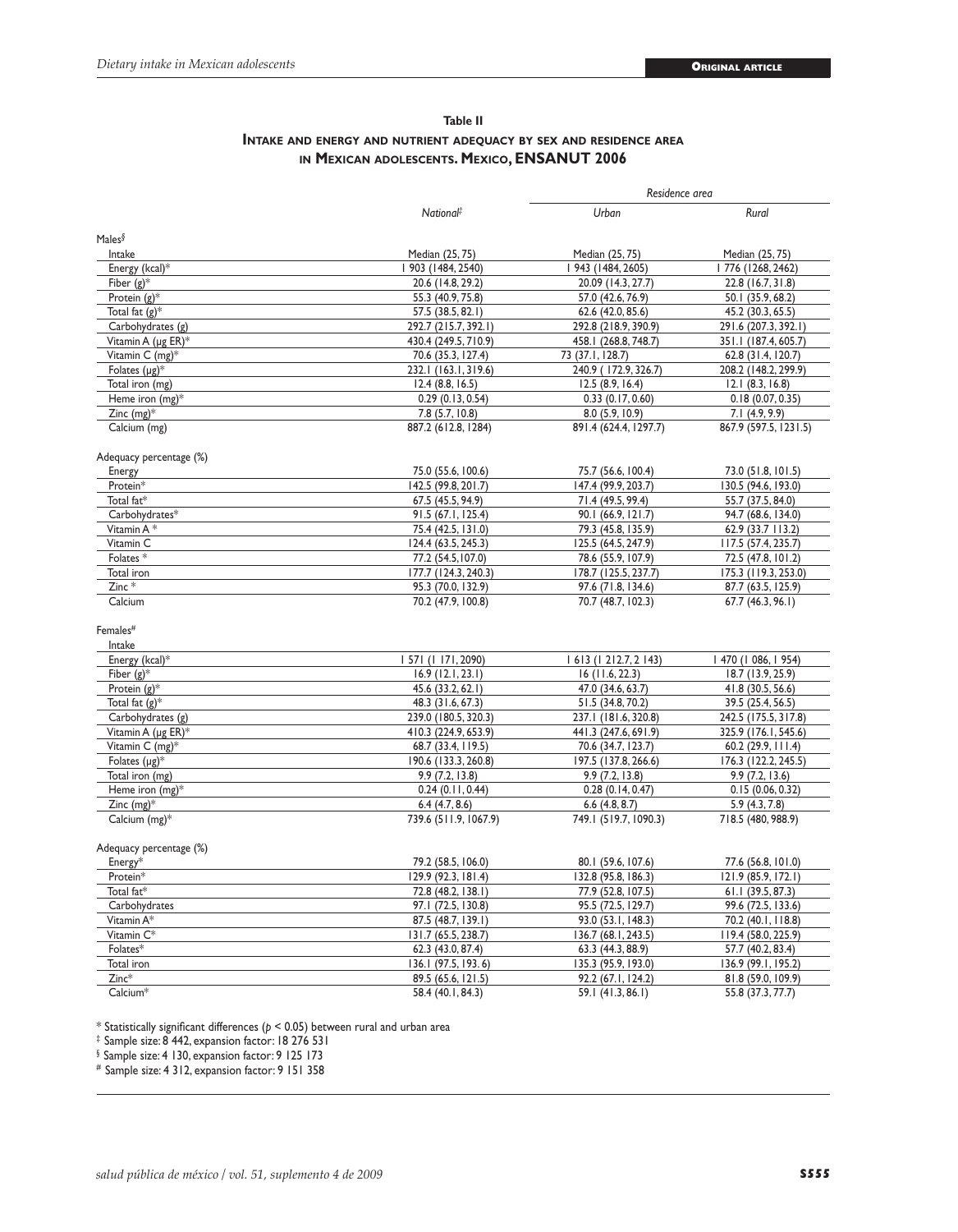#### **Table III Intake and energy and nutrient adequacy by sex and geographic region in Mexican adolescents. Mexico, ENSANUT 2006**

|                                           |                                            | Geographic region     |                                            |                       |
|-------------------------------------------|--------------------------------------------|-----------------------|--------------------------------------------|-----------------------|
|                                           | North <sup><math>\infty</math></sup>       | Center®               | Mexico City $\Diamond$                     | South€                |
| Males                                     |                                            |                       |                                            |                       |
| Intake                                    | Median (25, 75%)                           | Median (25, 75%)      | Median (25, 75%)                           | Median (25, 75%)      |
| Energy (kcal) $\frac{5}{3}$               | 2 002 (1 487, 2 698)                       | 917 (1 458, 2 567)    | 914 (1 484, 2 398)                         | 1816 (1339, 2459)     |
| Fiber $(g)$ *,§#                          | 19.7 (13.2, 27.4)                          | 22.2 (16.3, 30.5)     | $17.6$ (13.1, 24.7)                        | 21.2 (15.5, 30.3)     |
| Protein $(g)$ <sup>§</sup>                | 59.6 (43.3, 81.3)                          | 56.6 (40.4, 74.8)     | 54.9 (44.1, 75.1)                          | 51.7 (38.1, 72.0)     |
| Total fat $(g)$ *,§,&,≠                   | 68.3 (47.92, 93.18)                        | 57.3 (38.1, 82.1)     | 64.1 (43.1, 81.6)                          | 49.4 (32.0, 73.5)     |
| Carbohydrates (g)                         | 290.5 (211.4, 394.3)                       | 295.8 (219.2, 391.8)  | 284.7 (205.4, 369.6)                       | 295.0 (215.8, 400.1)  |
| Vitamin A (µg ER) <sup>‡,#, ≠</sup>       |                                            | 419.3 (232.7, 700.3)  |                                            | 422.9 (237.9, 684.9)  |
| Vitamin C (mg)                            | 384.4 (226.7, 643.3)<br>65.4 (31.9, 114.0) | 73.9 (34.5, 137.8)    | 601.6 (335.8, 856.6)<br>72.2 (40.8, 145.2) |                       |
| Folates $(\mu g)^{*,\S,\&}$               |                                            |                       |                                            | 69.8 (34.6, 120.6)    |
| Total iron $(mg)^{\ddagger}$              | 266.2 (187.2, 369.8)                       | 240.9 (170.4, 325.9)  | 221.6 (159.7, 289.1)                       | 212.2 (151.7, 296.7)  |
| Heme iron (mg)*,§,&,≠                     | 13.0 (9.5, 17.38)                          | $12.1$ (9.0, 16.9)    | $12.3$ (8.5, 14.8)                         | $12.2$ (8.5, 16.4)    |
|                                           | 0.43(0.22, 0.75)                           | 0.28(0.13, 0.56)      | 0.34(0.16, 0.58)                           | 0.29(0.10, 0.43)      |
| Zinc $(mg)^{\S,8}$                        | 8.5(6.1, 11.4)                             | 8.1 (5.7, 10.9)       | 7.6 (5.9, 10.5)                            | 7.7 (5.7, 10.8)       |
| Calcium (mg)*                             | 809.4 (575.6, 1216.8)                      | 905.5 (638.8, 1274.5) | 947.4 (665.5, 1297.7)                      | 887.1 (612.8, 1284.0) |
| Adequacy percentage (%)                   |                                            |                       |                                            |                       |
| Energy                                    | 75.8 (58.1, 101.6)                         | 75.7 (56.8, 102.6)    | 73.2 (55.1, 95.3)                          | 73.6 (54.0, 99.2)     |
| Protein <sup>§</sup>                      | 155.6 (103.7, 203.2)                       | 147.2 (100.1, 206.6)  | 136.0(99.8, 207.1)                         | 134.1 (96.2, 194.6)   |
| Total fat <sup>*,§,&amp;,≠</sup>          | 76.9 (54.7, 108.5)                         | 66.9 (44.3, 96.1)     | 69.4 (50.0, 101.3)                         | 59.4 (39.2, 87.5)     |
| Carbohydrates <sup>§</sup>                | 88.3 (66.1, 120.5)                         | 92.8 (67.4, 128.3)    | 85.1 (66.8, 116.1)                         | 95.2 (69.3, 128.4)    |
| Vitamin A <sup>‡,#,</sup> ≠               | 66.0 (39.7, 115.7)                         | 73.6 (42.7, 130.6)    | 105.5 (53.3, 157.3)                        | 73.5 (39.6, 121.7)    |
| Vitamin C                                 | 116.6 (55.7, 203.8)                        | 126.1 (60.7, 252.5)   | 136.7 (64.9, 283.8)                        | 124.8 (65.4, 227.3)   |
| Folates <sup>§,&amp;</sup>                | 88.0 (60.0, 121.6)                         | 78.7 (58.3, 107.4)    | 70.3 (52.6, 100.4)                         | 71.3 (48.8, 102.0)    |
| Total iron                                | 184.5 (134.9, 254.4)                       | 179.5 (127.0, 248.2)  | 170.7 (117.6, 225.8)                       | 175.4 (121.4, 236.8)  |
| Zinc§,&                                   | 105.0 (74.2, 141.7)                        | 97.0 (70.2, 134.3)    | 95.4 (71.4, 130.9)                         | 91.7 (65.9, 125.9)    |
| Calcium                                   | 63.6 (44.2, 96.6)                          | 71.0 (49.6, 102.0)    | 73.6 (52.0, 100.8)                         | 69.8 (46.8, 101.4)    |
| Females                                   |                                            |                       |                                            |                       |
| Intake                                    |                                            |                       |                                            |                       |
| Energy (kcal) <sup>§</sup>                | 645 (1 183, 2 236)                         | 549 (1 198, 2 074)    | I 648 (I 213, 2 263)                       | 495 (     ,   99 )    |
| Fiber $(g)$ *.#.*                         | 15.9 (11.7, 22.2)                          | 17.9(13.0, 24.1)      | 15.1(9.9, 21.5)                            | $17.3$ (12.1, 24.0)   |
| Protein $(g)$ <sup>§</sup>                | 48.3 (33.8, 66.8)                          | 45.1 (32.9, 59.8)     | 47.3 (35.9, 64.6)                          | 43.4 (31.4, 59.5)     |
| Total fat $(g)^{*,\overline{\S},\&,\neq}$ | 55.7 (38.6, 80.0)                          | 47.0 (32.7, 64.0)     | 55.9 (35.3, 75.6)                          | 41.9 (26.5, 60.0)     |
| Carbohydrates (g)                         | 237.6 (169.8, 323.7)                       | 238.4 (187.0, 320.8)  | 237.0 (178.9, 318.3)                       | 241.1 (180.3, 317.6)  |
| Vitamin A (µg ER) <sup>‡,#, ≠</sup>       | 383.2 (219.7, 576.7)                       | 397.6 (223.6, 650.7)  | 497.1 (295.2, 736.7)                       | 395.1 (206.3, 654.2)  |
| Vitamin C (mg) <sup>*,&amp;</sup>         | 59.8 (30.4, 104.7)                         | 72.6 (38.0, 132.7)    | 72.9 (34.5, 128.8)                         | 61.2(30.5, 116.3)     |
| Folates $(\mu g)^{*,\ddag,\S,\&}$         | 214.5 (151.1, 293.0)                       | 194.9 (144.1, 266.5)  | 189.8 (127.4, 257.1)                       | 175.7 (116.6, 247.5)  |
| Total iron (mg)*#\$                       | $10.8$ (8.0, 15.4)                         | 10.0 (7.4, 13.5)      | 9.2(6.6, 13.3)                             | 9.8(6.9, 13.3)        |
| Heme iron (mg) <sup>*.§.</sup>            | 0.33(0.17, 0.55)                           | 0.23(0.10, 0.44)      | 0.28(0.18, 0.42)                           | 0.20(0.09, 0.38)      |
| Zinc (mg) <sup>§,&amp;</sup>              | 6.8(4.8, 9.6)                              | 6.4(4.7, 8.5)         | 6.5(4.7, 8.5)                              | 6.0(4.4, 8.3)         |
| Calcium (mg)***.&.*                       | 686.9 (486.0, 968.4)                       | 774.3 (546.6, 1072.7) | 811.6 (568.2, 1163.7)                      | 708.4 (474.0, 1044.3) |
| Adequacy percentage (%)                   |                                            |                       |                                            |                       |
| Energy                                    | 80.7 (60.0, 109.8)                         | 78.7 (58.5, 104.1)    | 82.6 (59.6, 106.9)                         | 77.9 (57.5, 105.5)    |
| Protein <sup>§</sup>                      | 133.4 (96.6, 191.3)                        | 128.3 (92.6, 176.3)   | 136.8 (95.6, 186.2)                        | 126.3(87.7, 176.1)    |
| Total fat <sup>*,§,&amp;,≠</sup>          | 82.4 (57.1, 117.1)                         | 71.5 (49.3, 95.5)     | 83.2 (53.6, 110.2)                         | 65.5 (41.5, 92.8)     |
| Carbohydrates                             | 94.3 (68.8, 127.3)                         | 96.7 (73.5, 128.5)    | 95.0 (74.0, 132.0)                         | 100.0 (73.8, 135.3)   |
| Vitamin A <sup>‡,\$,</sup>                | 82.1 (45.8, 121.6)                         | 85.2 (46.6, 135.4)    | 104.4 (64.9, 152.4)                        | 86.8 (46.5, 139.1)    |
| Vitamin C <sup>*,&amp;</sup>              | 119.7 (61.9, 209.0)                        | 152.3 (74.9, 265.1)   | 139.3 (68.1, 244.5)                        | 123.1 (59.9, 230.9)   |
| Folates#,§,&                              | 69.1 (47.9, 98.8)                          | 63.0 (47.9, 90.2)     | 60.1 (38.6, 80.9)                          | 58.4 (38.3, 82.0)     |
| Total iron#§                              | 153.8 (104.4, 206.5)                       | 138.0 (101.5, 190.2)  | 120.6 (88.5, 184.3)                        | 133.2 (93.6, 192.0)   |
| Zinc§,&                                   | 95.1 (67.1, 137.0)                         | 90.7 (67.5, 118.8)    | 89.9 (66.7, 122.8)                         | 83.8 (61.2, 116.2)    |
| Calcium*,#,&, #                           | 54.4 (38.3, 75.7)                          | 61.5 (43.4, 83.5)     | 64.7 (45.4, 95.6)                          | 55.8 (36.8, 81.0)     |
|                                           |                                            |                       |                                            |                       |

\* Statistically significant differences (*p* < 0.012) between northern and central region

‡ Statistically significant differences (*p* < 0.012) between northern region and Mexico City

§ Statistically significant differences (*p* < 0.012) between northern and southern region

# Statistically significant differences (*p* < 0.012) between central region and Mexico City

& Statistically significant differences (*p* < 0.012) between central and southern region

<sup>≠</sup>Statistically significant differences (*p* < 0.012) between Mexico City and southern region

<sup>∞</sup>Sample size: 1 415, expansion factor: 3 396 442

ø Sample size: 3 270, expansion factor: 5 962 969

◊ Sample size: 335, expansion factor: 2 883 903

 $\epsilon$  Sample size: 3 422, expansion factor: 6 033 217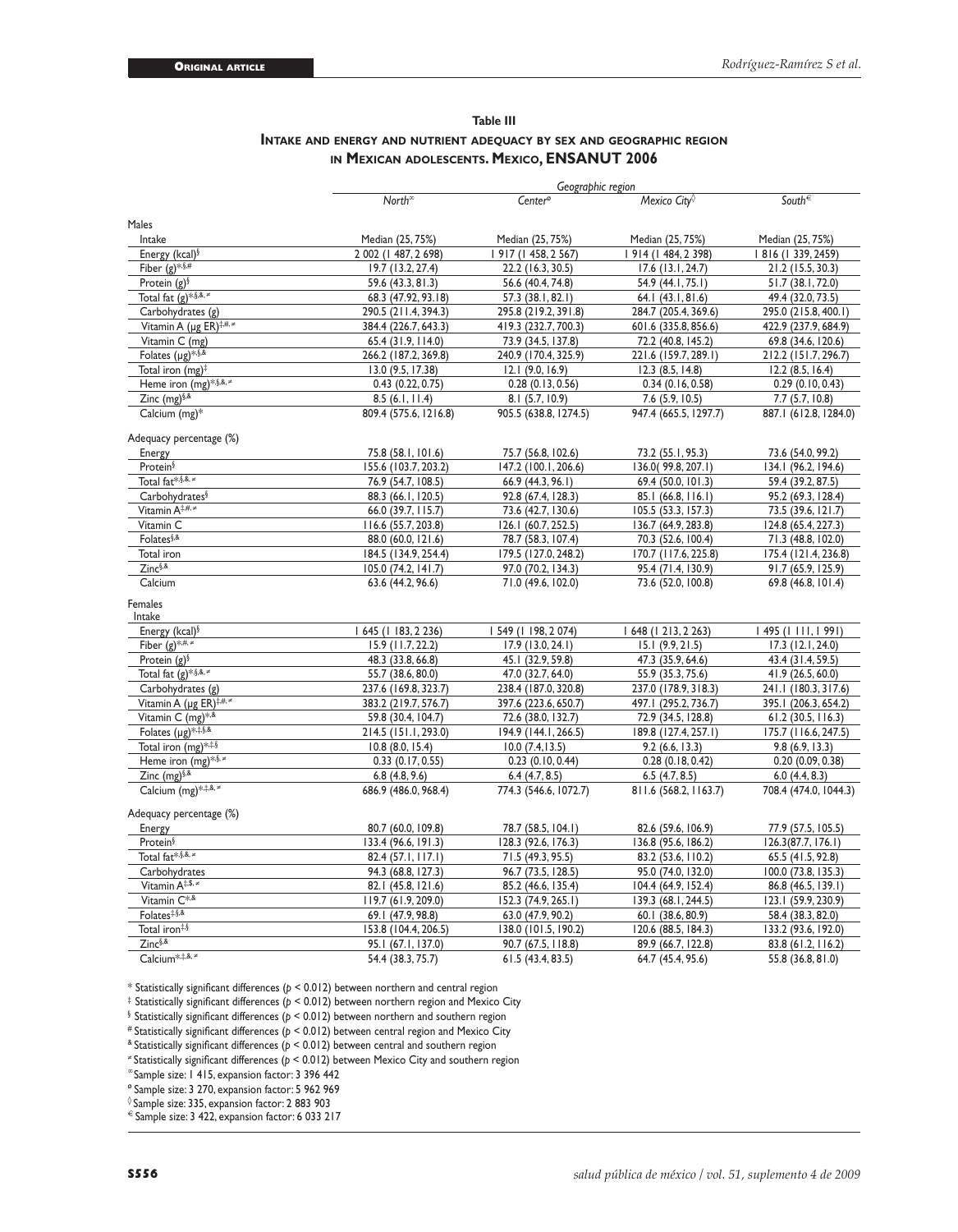## **Table IV Intake and energy and nutrient adequacy by sex and socioeconomic status categories in Mexican adolescents. Mexico, ENSANUT 2006**

|                                            |                                                                                                | Socioeconomic status <sup>®</sup>          |                                            |
|--------------------------------------------|------------------------------------------------------------------------------------------------|--------------------------------------------|--------------------------------------------|
|                                            | Low <sup>#</sup>                                                                               | Middle <sup>&amp;</sup>                    | $High*$                                    |
| Males                                      |                                                                                                |                                            |                                            |
| Intake                                     | Median (25, 75%)                                                                               | Median (25, 75%)                           | Median (25, 75%)                           |
| Energy (kcal)**                            | I 775 (I 240, 2 428)                                                                           | 920 (1 458, 2 605)                         | 2013 (1 598, 2 627)                        |
| Fiber $(g)^{\ddagger,\S}$                  | 21.5(15.3, 31.3)                                                                               | 21.5 (15.5, 29.4)                          | 19.0 (13.2, 25.9)                          |
| Protein $(g)$ <sup>*.‡.§</sup>             | 50.1 (34.7, 68.7)                                                                              | 55.8 (40.9, 78.7)                          | 60.7 (45.2, 79.0)                          |
| Total fat $(g)$ <sup>***</sup>             | 45.5 (31.1, 70.9)                                                                              | 59.6 (38.7, 84.2)                          | 68.6 (50.6, 90.1)                          |
| Carbohydrates (g)                          | 290.3 (201.2, 397.4)                                                                           | 302.6 (218.5, 398.6)                       | 286.1 (222.2, 383.4)                       |
| Vitamin A (µg ER)***                       | 340.8 (189.8, 594.5)                                                                           | 454.9 (251.9, 733.2)                       | 499.3 (326.8, 806.7)                       |
| Vitamin C (mg) <sup>#.§</sup>              | 57.1 (29.4, 116.9)                                                                             | 72.0 (35.8, 124.4)                         | 84.3 (42.9, 145.3)                         |
| Folates $(\mu g)^{*,\ddag}$                | 212.7 (144.7, 296.9)                                                                           | 245.5 (187, 333.9)                         | 240.6 (173.9, 325.3)                       |
| Total iron (mg)                            | 11.9(8.2, 16.6)                                                                                | 12.4(8.8, 16.6)                            | 12.8(9.5, 16)                              |
| Heme iron (mg)***                          | 0.18(0.07, 0.39)                                                                               | 0.29(0.15, 0.56)                           | 0.43(0.24, 0.74)                           |
| Zinc $(mg)$ * <sup>‡</sup>                 | 7.1(4.9, 9.9)                                                                                  | 7.9(5.8, 11)                               | 8.4(6.5, 11.1)                             |
| Calcium (mg)                               | 855.2 (565.2, 1227.4)                                                                          | 886.5 (624.4, 1222)                        | 942 (680.6, 1375.7)                        |
| Adequacy percentage (%)                    |                                                                                                |                                            |                                            |
| Energy                                     | 73.6 (51.3, 100.0)                                                                             | 73.5 (56.1, 102.9)                         | 76.9 (59.0, 99.9)                          |
| Protein* <sup>*</sup>                      | 129.5 (92.1, 183.3)                                                                            | 146.3 (100.3, 203.2)                       | 156.1 (103.1, 212.4)                       |
| Total fat <sup>*,‡,§</sup>                 | 56.8 (38.1, 86.6)                                                                              | 70.5 (46.2, 95.2)                          | 76.3 (55.5, 102.7)                         |
| Carbohydrates                              | 93.8 (66.5, 132.8)                                                                             | 93.3 (67.8, 123.6)                         | 86.9 (66.8, 115.8)                         |
| Vitamin A* <sup>+</sup>                    | 62.1 (33.4, 109.6)                                                                             | 80.4 (44.1, 138.9)                         | 87.1 (52.8, 145.2)                         |
| Vitamin C <sup>‡</sup>                     | 108.2 (54.5, 220.3)                                                                            | 125.5 (64.1, 237.2)                        | 143.1 (75.4, 264.3)                        |
| Folates* <sub>*</sub>                      | 70.3 (47.2, 103.9)                                                                             | 82.3 (60.5, 112.2)                         | 77.3 (54.8, 106.9)                         |
| Total iron                                 | 173.0 (118.4, 233.5)                                                                           | 177.1 (126.7, 244.4)                       | 180.8 (130.3, 238.2)                       |
| $Zinc**$<br>Calcium <sup>‡</sup>           | 90.3 (62.2, 123.7)<br>66.4 (43.9, 95.7)                                                        | 96.4 (71.4, 133.5)<br>69.8 (48.7, 98.1)    | 102.4 (78.9, 141.6)<br>75.8 (53.1, 107.8)  |
| Females<br>Intake                          |                                                                                                |                                            |                                            |
| Energy (kcal) <sup>‡</sup>                 | 479 (1 096, 2 036)                                                                             | 573 (1 190, 2 030)                         | 7 2.9 (  233.4, 2200)                      |
| Fiber $(g)$ * <sup>*</sup>                 | 18.4 (13.5, 26.5)                                                                              | 16.9 (12.0, 22.4)                          | $15.4$ (11.3, 21.5)                        |
| Protein $(g)$ <sup>‡,§</sup>               | 42.6 (30.9, 58.9)                                                                              | 45.4 (33.1, 60.8)                          | 49.6 (37.7, 68.5)                          |
| Total fat $(g)$ <sup>***</sup>             | 39.6 (26.1, 57.5)                                                                              | 49.2 (33.7, 67.3)                          | 56.4 (40.5, 76)                            |
| Carbohydrates (g)<br>Vitamin A (µg ER)*#\$ | 242.2 (179.7, 332.5)                                                                           | 237.1 (182.9, 311.3)                       | 239.7 (180.9, 320.3)                       |
| Vitamin C (mg) <sup>*,‡</sup>              | 330.9 (176.1, 584.7)<br>57.2 (27.5, 103.9)                                                     | 410.5, 236.4, 631.8)<br>72.1 (35.4, 136.6) | 478.8 (304.9, 736.8)<br>77.9 (39.3, 129.9) |
| Folates $(\mu g)^{*,\ddag}$                | 178.7 (122.1, 253.9)                                                                           | 198.2 (133.7, 267)                         | 199.8 (150.2, 260.8)                       |
| Total iron (mg)                            | $10.0$ $(7.1, 14.0)$                                                                           | 9.5(7.1, 13.7)                             | $10.2$ (7.6, 13.7)                         |
| Heme iron (mg)***                          | 0.16(0.07, 0.33)                                                                               | 0.24(0.12, 0.42)                           | 0.36(0.21, 0.57)                           |
| Zinc $(mg)^{\ddagger,\S}$                  | 6(4.7, 8.6)                                                                                    | $6.2$ (4.7, 8.6)                           | 7(5.2, 9.4)                                |
| Calcium (mg) <sup>#.§</sup>                | 727.9 (479.1, 1029.1)                                                                          | 726.1 (503.6, 1040.3)                      | 789.8 (554.3, 1121.8)                      |
| Adequacy percentage (%)                    |                                                                                                |                                            |                                            |
| Energy <sup>‡</sup>                        | 77.9 (57.0, 106.0)                                                                             | 78.1 (59.6, 102.4)                         | 83.9 (60.6, 113.6)                         |
| Protein <sup>#,§</sup>                     | 124.9 (84.6, 174.5)                                                                            | 127.2 (90.9, 176.3)                        | 138.9 (103.4, 192.3)                       |
| Total fat*, #.\$                           | 62.4 (41.3, 89.3)                                                                              | 73.7 (51.1, 101.9)                         | 85.9 (60.3, 114.9)                         |
| Carbohydrates                              | 100.0 (73.9, 138.2)                                                                            | 94.6 (72.4, 127.6)                         | 97.4 (70.3, 127.1)                         |
| Vitamin A* **                              | 73.4 (39.1, 127.7)                                                                             | 87.8 (48.9, 135.4)                         | 98.6 (64.5, 154.9)                         |
| Vitamin C* <sup>#</sup>                    | 113.3 (54.0, 210.2)                                                                            | 141.6 (69.8, 258.3)                        | 149.6 (73.6, 254.2)                        |
| Folates <sup>#</sup>                       | 57.7 (39.8, 85.1)                                                                              | 64.0 (41.8, 89.6)                          | 63.4 (48.3, 87.0)                          |
| Total iron                                 | 137.4 (97.7, 195.7)                                                                            | 133.1 (92.9, 189.9)                        | 134.7 (100.1, 193.8)                       |
| $Zinc$ <sup><math>\frac{4}{3}</math></sup> | 84.4 (59.1, 113.0)                                                                             | 87.1 (63.8, 119.7)                         | 96.6 (71.9, 129.3)                         |
| Calcium <sup>#,§</sup>                     | 57.5 (37.8, 81.5)                                                                              | 56.9 (39.3, 81.2)                          | 63.1 (43.7, 87.9)                          |
|                                            | * Statistically significant differences (b <0.016) between low and middle socioeconomic strata |                                            |                                            |

\* Statistically significant differences (*p* <0.016) between low and middle socioeconomic strata

‡ Statistically significant differences (*p* <0.016) between low and high socioeconomic strata

§ Statistically significant differences (*p* <0.016) between middle and high socioeconomic strata

# Sample size: 4 087, expansion factor: 6 538 931

& Sample size: 2 758, expansion factor: 6 208 047

<sup>≠</sup>Sample size: 1 569, expansion factor: 5 425 516

<sup>∞</sup>28 observations without available information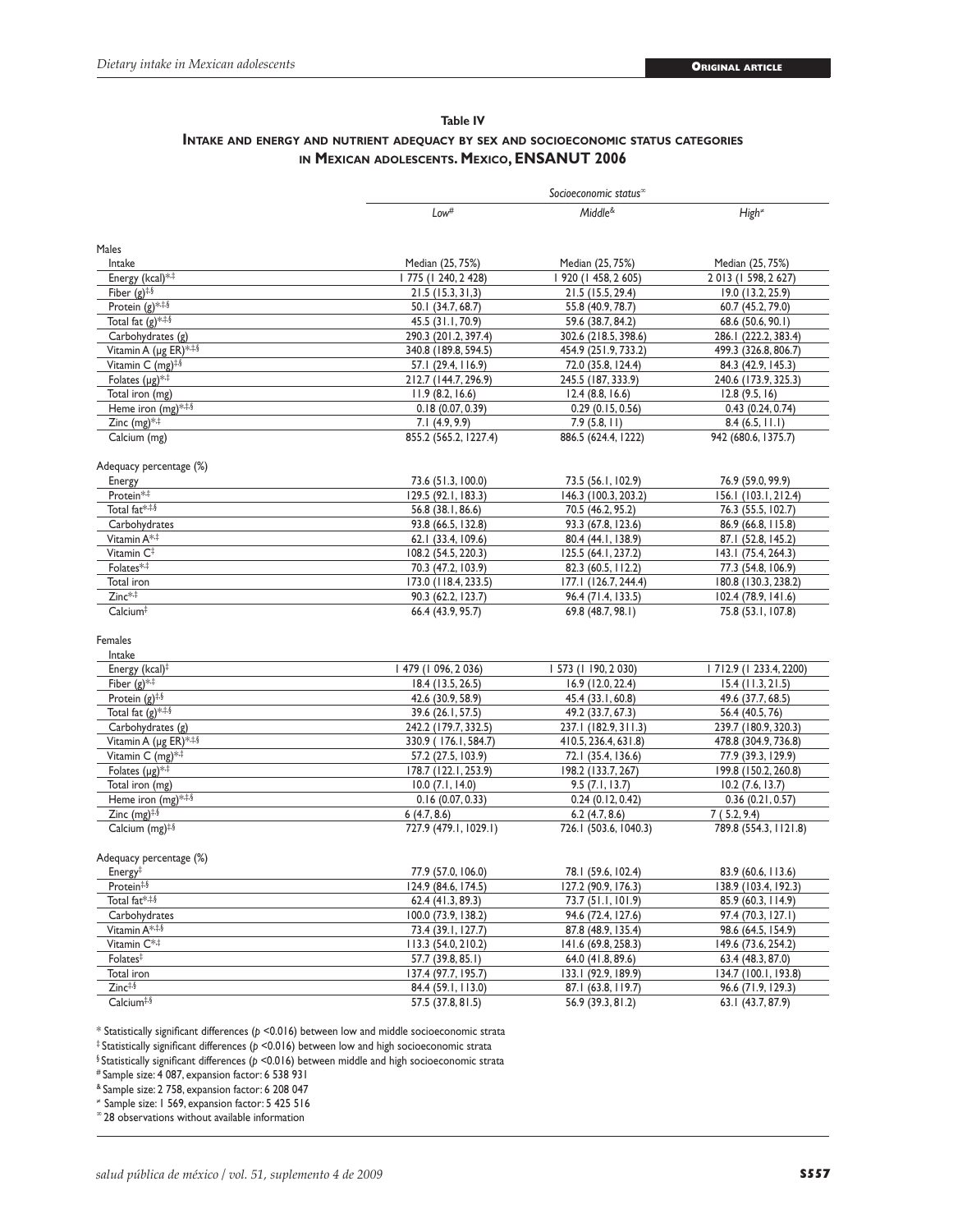|         | Characteristics                             |          | Energy | Protein | Vitamin A | Vitamin C | Folates | <b>Total</b> iron | Zinc | Calcium |
|---------|---------------------------------------------|----------|--------|---------|-----------|-----------|---------|-------------------|------|---------|
| Males   |                                             |          |        |         |           |           |         |                   |      |         |
|         | National                                    |          | 74.5   | 25.9    | 62.9      | 39.9      | 69.7    | 12.9              | 53.6 | 74. I   |
|         | Area <sup>§,&amp;,<math>\infty</math></sup> | Urban    | 74.6   | 25.1    | 60.5      | 39.1      | 68.2    | 12.0              | 51.5 | 73.0    |
|         |                                             | Rural    | 74.0   | 28.2    | 69.9      | 42.1      | 74.1    | 15.4              | 59.4 | 77.4    |
|         | $Region^{\S,\&,\infty}$                     | North    | 72.8   | 21.8    | 68.2      | 42.7      | 60.5    | 11.7              | 47.6 | 75.9    |
|         |                                             | Center   | 72.4   | 24.9    | 65        | 39.3      | 68.9    | 11.9              | 51.9 | 73.6    |
|         |                                             | Mex city | 78.3   | 29.5    | 46.7      | 36.2      | 74.1    | 14.3              | 55.5 | 73.9    |
|         |                                             | South    | 75.5   | 27.6    | 65.5      | 40.6      | 73.6    | 13.8              | 57.6 | 73.8    |
|         | $SES^{\S,\#,\neq,\infty,\varnothing}$       | Low      | 75.0   | 30.2    | 70.9      | 45.8      | 72.7    | 15.9              | 60.5 | 77.1    |
|         |                                             | Middle   | 73.1   | 23.9    | 60.0      | 40.0      | 67.5    | 10.0              | 52.0 | 76.4    |
|         |                                             | High     | 75.2   | 23.5    | 57.1      | 33.0      | 69.3    | 12.5              | 47.5 | 68.8    |
| Females |                                             |          |        |         |           |           |         |                   |      |         |
|         | National                                    |          | 69.9   | 29.9    | 57.6      | 38.4      | 82.8    | 26.7              | 60.5 | 84.9    |
|         | Area*, \$,&, xx                             | Urban    | 68.5   | 27.4    | 54.3      | 37.6      | 81.5    | 27.1              | 57.8 | 84.2    |
|         |                                             | Rural    | 73.8   | 36.7    | 66.6      | 40.6      | 86.3    | 25.5              | 67.8 | 87.1    |
|         | $Region^{\S,\#,\&,\infty}$                  | North    | 66.4   | 27.6    | 60.9      | 44.6      | 75.7    | 22.4              | 53.3 | 89.9    |
|         |                                             | Center   | 71.8   | 29.3    | 60.6      | 34.0      | 81.9    | 24.0              | 61.7 | 83.8    |
|         |                                             | Mex city | 66.5   | 27.4    | 46.3      | 34.7      | 87.6    | 32.3              | 58.2 | 81.0    |
|         |                                             | South    | 71.6   | 33.0    | 58.0      | 41.2      | 85.4    | 29.3              | 64.5 | 85.2    |
|         | $SES^{*,\ddag,\S}$                          | Low      | 71.6   | 34.5    | 63.7      | 43.6      | 83.9    | 26.4              | 65.0 | 84.4    |
|         |                                             | Middle   | 73.0   | 31.0    | 57.3      | 35.7      | 81.6    | 28.6              | 62.9 | 87.6    |
|         |                                             | High     | 63.8   | 22.7    | 50.3      | 35.6      | 82.4    | 24.3              | 52.2 | 82.4    |

**Table V Prevalence of dietary inadequacy by sex in Mexican adolescents. Mexico, ENSANUT 2006**

\* Statistically significant differences (*p* < 0.05 for area, *p* < 0.012 for region, *p* < 0.016 for socioeconomic level) in energy intake between categories ‡ Statistically significant differences ((*p* < 0.05 for area, *p* < 0.012 for region, *p* < 0.016 for socioeconomic level) in protein intake between categories § Statistically significant differences (*p* < 0.05 for area, *p* < 0.012 for region, *p* < 0.016 for socioeconomic level) in vitamin A intake between categories # Statistically significant differences (*p* < 0.05 for area, *p* < 0.012 for region, *p* < 0.016 for socioeconomic level) in vitamin C intake between categories & Statistically significant differences (*p* < 0.05 for area, *p* < 0.012 for region, *p* < 0.016 for socioeconomic level) in folates intake between categories <sup>≠</sup>Statistically significant differences (*p* < 0.05 for area, *p* < 0.012 for region, *p* < 0.016 for socioeconomic level) in total iron intake between categories <sup>∞</sup>Statistically significant differences (*p* < 0.05 for area, *p* < 0.012 for region, *p* < 0.016 for socioeconomic level) in zinc intake between categories ø Statistically significant differences (*p* < 0.05 for area, *p* < 0.012 for region, *p* < 0.016 for socioeconomic level) in calcium intake between categories

SES: socioeconomic status

population at risk of dietary inadequacy in both male and female adolescents.

## **Discussion**

This is the first study that includes male adolescents in the analysis of food intake, energy and nutrient adequacy percentages in a nationwide representative sample in Mexico.

Data analysis by residence area, geographic region, and SES show important trends related to the nutrition and epidemiological transition that Mexico is experiencing. The rural area, the southern region, and the lower SES have the lowest intakes and percentages of nutrient adequacy, in particular, vitamin A, folates, heme iron, zinc, and calcium, for both boys and girls. This information agrees with the prevalences of nutrient deficiencies (through biochemical indica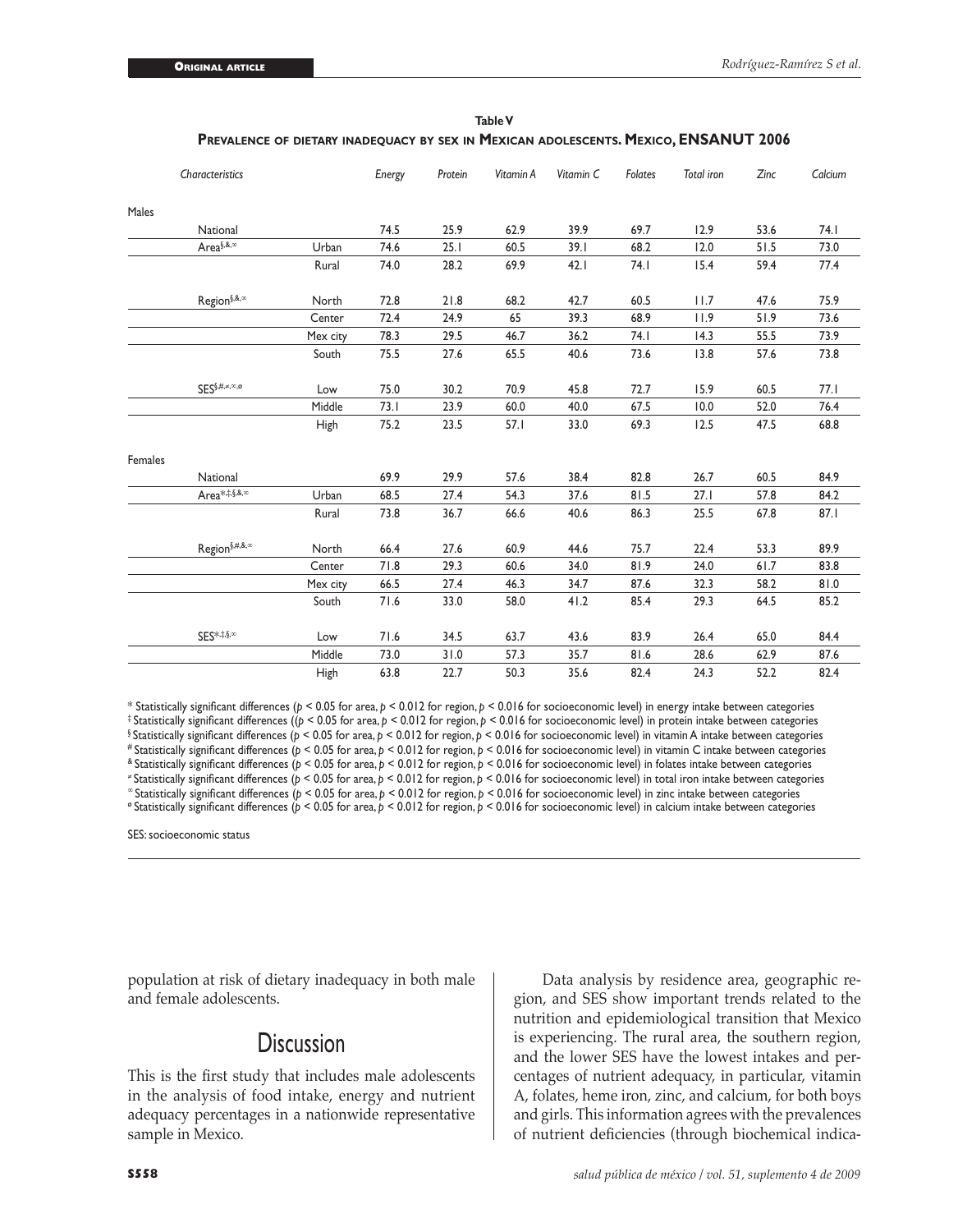tors), stunting, and anemia observed in Mexico in these populations.19,34 Overall, these results suggest an increase in the energy and nutrient intake compared with those reported in the ENN-99. For example, for female adolescents the energy adequacy percentage below 100% (between 75 and 79%) is somewhat higher than that reported in the ENN-99 for females aged 12 to 49 years (70.7%) and females aged 12 to 19 years  $(76.3\%)$ <sup>14,35</sup> These results are congruent with the observed increase in the prevalence of overweight (1.7 percentual points (pp)) and obesity (2.3 pp) from 1999 to 2006.19 Although dietary data collection methods are not comparable between these two Mexican surveys since the 24-hour recall method was used in the ENN-99, these comparisons offer a general idea of changes in consumption patterns. For fiber, we found the same differences by residence area as in the ENN-99 a higher intake in the rural than in the urban areas.

Results from this survey and from other studies in adolescents are similar regarding differences between urban and rural areas; urban adolescents consume a higher intake of refined cereals, sugars, and animal products than rural ones. Consequently, there is a higher intake of energy, total and saturated fat, and proteins from animal sources in urban settings, which results in a higher risk of overweight and obesity.36 Another example is the health and nutrition survey carried out in China in 1993,37 which showed a higher protein intake in the urban  $(74.3 \text{ g})$  than in the rural areas  $(72.1 \text{ g})$  in adolescents 14 to 18 years old, similar to that found in the Mexican population.

Special attention must be placed on bioavailable iron, since its deficiency represents an important problem in the Mexican population. The problem is not total iron intake, which is high (boys consume 12.4 mg/d and girls 9.9 mg/d and total iron adequacy is 178% in boys and 136% in girls) not corresponding to anemia (11.5% in both male and female adolescents)<sup>19</sup> and iron deficiency  $(40.5\%$  in girls aged 12 to 19 years)<sup>34</sup> prevalences found in the Mexican population. The data presented in this survey refer to total iron intake, mostly consisting of nonheme iron, whose bioavailability is very low.38 Moreover, the percentage of heme iron included in the total iron intake of Mexican adolescents is very low compared with that of other populations (2.5% for both Mexican males and females *vs*. 10% to 15.5% for populations in countries like the United States).39,40 In addition, we must consider that the reference used for the estimated average requirement (based on the diet of the United States population) takes into account a bioavailability of 18%, which is higher than the bioavailability in Mexico.<sup>27,41</sup>

Though cohort analyses were not performed, these data suggest an increase of energy and macronutrient intakes in the female population, which is a determinant for the development of chronic degenerative diseases,<sup>8</sup> but not of commonly deficient micronutrients. We expect that micronutrient deficiency persists in this population.42 Such persistent deficiencies complicate the public health nutrition profile because chronic degenerative diseases and micronutrient deficiencies contribute to the global burden of disease and generate high costs for public health.<sup>43,44</sup>

There are some limitations in this study. We should stress that the instrument used for the collection of dietary data for this survey (food frequency questionnaire) determines not only the within-subject variability, but also that between subjects, as the data collection period spans an entire week. The seasonal effect could be a limitant, since we do not have data for the whole year to determine intake variability. Fortunately, the survey was conducted during a relatively long time period (from October 2005 to May 2006), so data on intake variability is available at the group level. Also, it was the same period as the data collection for the ENN-99.22

Finally, it is worth noting that our results indicate important differences in intake and adequacy among residence area, geographic region, and socioeconomic status. These types of studies are needed to better understand the role of nutrition in the prevention of certain diseases; its objective is to identify risk factors that may cause health problems in a population. More attention should be paid to nutrition in adolescence, taking into account the data collected in this survey, in order to help develop adequate strategies to control and prevent the nutrition problems of this population, improving diet quality and increasing their nutritional status looking toward adult life.

#### **References**

1. Rivera J, Barquera S, Campirano F, Campos I, Safdie M, Tovar V. Epidemiological and nutritional transition in Mexico: Rapid increase of non-communicable chronic diseases and obesity. Public Health Nutr 2002;5(1A):113-122.

<sup>2.</sup> Drewnowski A, Popkin BM. The nutrition transition: New trends in the global diet. Nutr Rev 1997;55:31-43.

<sup>3.</sup> Romieu I, Hernandez-Avila M, Rivera JA, Ruel MT, Parra S. Dietary studies in countries experiencing a health transition: Mexico and Central America. Am J Clin Nutr 1997;65(suppl):1159S-1165S.

<sup>4.</sup> Brown KH, Person JM, Rivera J, Allen LH. Effect of supplemental zinc on the growth and serum zinc concentrations of prepubertal children: a meta-analysis of randomized controlled trials. Am J Clin Nutr 2002;75:1062-1071.

<sup>5.</sup> Lira PI, Ashworth A, Morris SS. Effect of zinc supplementation on the morbidity, immune function, and growth of low-birth-weight, full-term infants in northeast Brazil. Am J Clin Nutr 1998;68:418S-424S.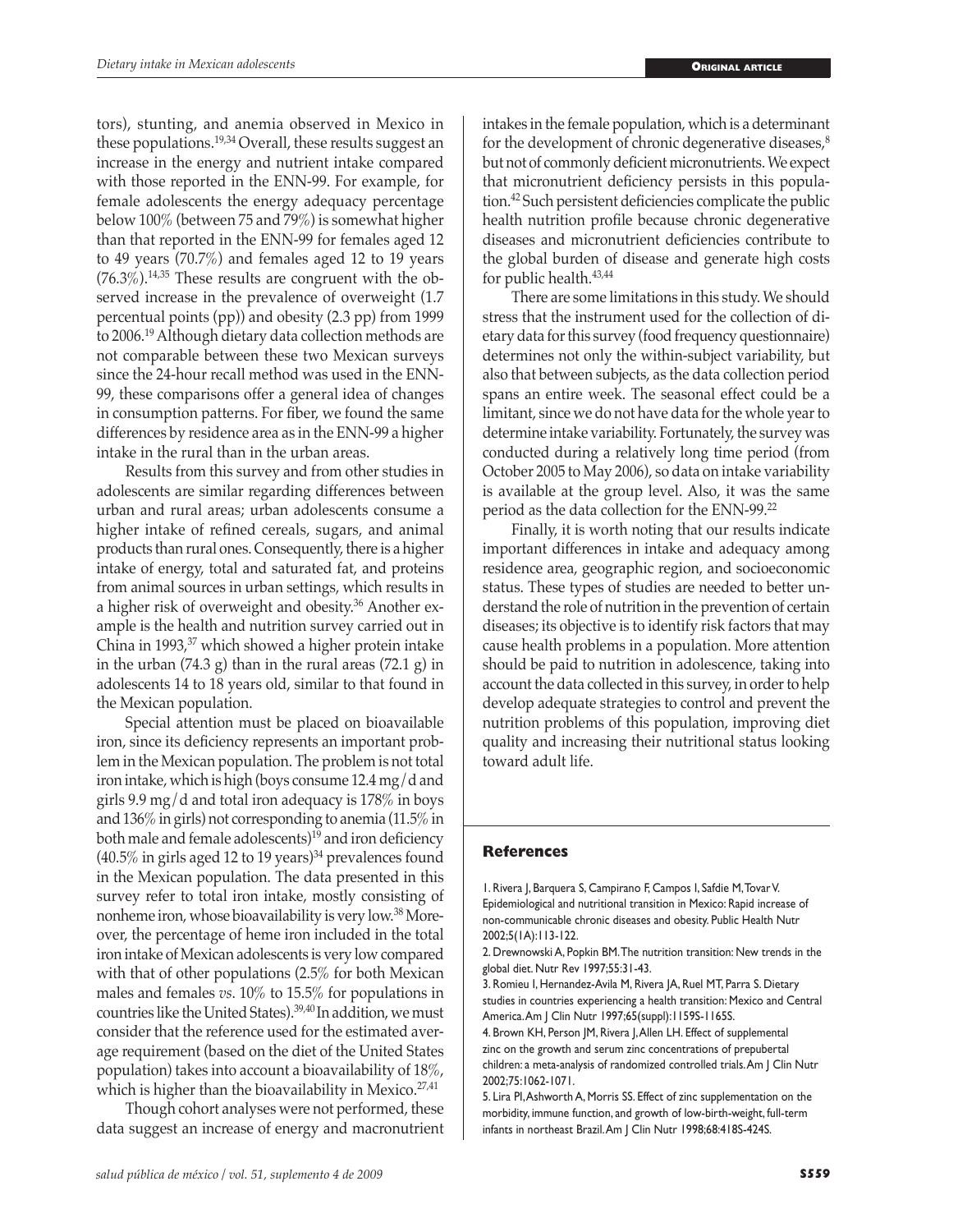6. Bhargava A, Bouis H, Scrimshaw N. Dietary intake and socioeconomic factors are associated with the hemoglobin concentration of Bangladeshi women. J Nutr 2001;131:758-764.

7. Ogden CL, Flegal KM, Carroll MD, Johnson CL. Prevalence and trends in overweight among US children and adolescents, 1999-2000. JAMA 2002;288:1728-1732.

8. Hedley AA, Ogden CL, Johnson CL, Carroll MD, Curtin LR, Flegal KM. Prevalence of overweight and obesity among US children, adolescents, and adults, 1999-2002. JAMA 2004;291:2847-2850.

9. Bowman SA, Gortmaker SL, Ebbeling CB, Pereira MA, Ludwig DS. Effects of fast-food consumption on energy intake and diet quality among children in a national household survey. Pediatrics 2004;113:112-118. 10. Drewnowski A, Specter SE. Poverty and obesity: the role of energy density and energy costs. Am J Clin Nutr 2004;79(1):6-16.

11. Prentice AM, Jebb SA. Fast foods, energy density and obesity: A possible mechanistic link. Obes Rev 2003;4:187-194.

12. Murphy S, Rose D, Hudes M, Viteri F. Demographic and economic factors associated with dietary quality for adults in the 1987-88 nationwide food consumption survey. J Am Diet Assoc 1992;92:1352-1357. 13. Flores M, Melgar H, Cortés C, Rivera M, Rivera J, Sepúlveda J. Consumo de energía y nutrimentos en mujeres mexicanas en edad reproductiva. Salud Publica Mex 1998;40:161-171.

14. Barquera S, Rivera JA, Espinosa-Montero J, Safdie M, Campirano F, Monterrubio EA. Energy and nutrient consumption in Mexican women 12-49 y of age: Analysis of the National Nutrition Survey 1999. Salud Publica Mex 2003;45 suppl 4:S530-S539.

15. Barquera S, Rivera JA, Safdie M, Flores M, Campos-Nonato I, Campirano F. Energy and nutrient intake in preschool and school age Mexican children: National Nutrition Survey 1999. Salud Publica Mex 2003;45 suppl 4:S540-S550.

16. World Health Organization. Adolescent Health and Development. 2000. [Consulted on 2008 January 17)]. Available at: http://www.who.int/ child-adolescent-health/OVERVIEW/AHD/adh\_over.htm.

17. World Health Organization. Young people's health −A challenge for society. Report of a WHO study group on young people and health for all by the year 2000. Geneva:WHO, 1986. Technical report series No. 731. 18. World Health Organization. WHO discussion paper on adolescence. [Consulted on 2007 October 30]. Available at: http://www.who.int/childadolescent health/New\_Publications/ADH/ISBN\_92\_4\_159366\_0.pdf. 19. Rivera Dommarco J, Cuevas Nasu L, Shamah-Levy T, Villalpando-Hernández S, Avila-Arcos MA, Jiménez-Aguilar A. Estado nutricio. In: Olaiz-Fernández G, Rivera-Dommarco J, Shamah-Levy T, Rojas R, Villalpando-Hernández S, Hernández-Avila M, *et al*. Encuesta Nacional de Salud y Nutrición 2006. Cuernavaca, México: Instituto Nacional de Salud Pública, 2006: 85-103.

20. Palma O, Shamah-Levy T, Franco A, Olaiz G, Méndez-Ramírez I. Metodología. En: Olaiz-Fernández G, Rivera-Dommarco J, Shamah-Levy T, Rojas R, Villalpando-Hernández S, Hernández-Avila M, *et al*. Encuesta Nacional de Salud y Nutrición 2006. Cuernavaca, México: Instituto Nacional de Salud Pública, 2006: 19-33.

21. Hernández-Avila M, Romieu I, Parra S, Hernández-Avila J, Madrigal H, Willett W. Validity and reproducibility of a food frequency questionnaire to assess dietary intake of women living in Mexico City. Salud Publica Mex 1998;39:133-140.

22. Rivera-Dommarco J, Shamah-Levy T, Villalpando-Hernández S, González de Cossío T, Hernández-Prado B, Sepúlveda J. Encuesta Nacional de Nutrición 1999. Estado nutricio de niños y mujeres en México. Cuernavaca, Morelos: Instituto Nacional de Salud Pública, 2001.

23. Ramírez CI, Mundo V, Rodríguez SC, Vizuet NI, Hernández N, Jiménez A. Encuestas dietéticas: Recordatorio de 24 horas y Frecuencia de consumo de alimentos. In: Manual de procedimientos para proyectos de nutrición. Cuernavaca, México: Instituto Nacional de Salud Pública,2006. 24. A Report of the Panel on Macronutrients, Subcommittees on Upper Reference Levels of Nutrients and Interpretation and Uses of Dietary

Reference Intakes, and the Standing Committee on the Scientific Evaluation of Dietary Reference Intakes. Dietary Reference Intakes for Energy, Carbohydrate, Fiber, Fat, Fatty Acids, Cholesterol, Protein, and Amino Acids (Macronutrients). Washington, DC: Institute of Medicine, The National Academies Press, 2005: 589-630.

25. Panel on Dietary Antioxidants and Related Compounds, Subcommittees on Upper Reference Levels of Nutrients and Interpretation and Uses of DRIs, Standing Committee on the Scientific Evaluation of Dietary Reference Intakes, Food and Nutrition Board, Institute of Medicine. Vitamin C. In: Dietary reference intakes for: Vitamin C, Vitamin E, selenium and carotenoids. Washington, DC: Institute of Medicine, The National Academies Press, 2000: 95-185.

26. Panel on Micronutrients, Subcommittees on Upper Reference Levels of Nutrients and of Interpretation and Use of Dietary Reference Intakes, and the Standing Committee on the Scientific Evaluation of Dietary Reference Intakes. Vitamin A. In: Dietary reference intakes for: Vitamin A, Vitamin K, arsenic, boron, chromium, copper, iodine, iron, manganese, molybdenum, nickel, silicon, vanadium and zinc. Washington, DC: Institute of Medicine, National Academies Press, 2000: 82-161.

27. Panel on Micronutrients, Subcommittees on Upper Reference Levels of Nutrients and of Interpretation and Use of Dietary Reference Intakes, and the Standing Committee on the Scientific Evaluation of Dietary Reference Intakes. Iron. In: Dietary reference intakes for: Vitamin A, Vitamin K, arsenic, boron, chromium, copper, iodine, iron, manganese, molybdenum, nickel, silicon, vanadium and zinc. Washington, DC: Institute of Medicine, National Academies Press, 2000: 290-393.

28. Panel on Micronutrients, Subcommittees on Upper Reference Levels of Nutrients and of Interpretation and Use of Dietary Reference Intakes, and the Standing Committee on the Scientific Evaluation of Dietary Reference Intakes. Zinc. In: Dietary reference intakes for: Vitamin A, Vitamin K, arsenic, boron, chromium, copper, iodine, iron, manganese, molybdenum, nickel, silicon, vanadium and zinc. Washington, DC: Institute of Medicine, National Academies Press, 2000: 442-501.

29. A Report of the Standing Committee on the Scientific Evaluation of Dietary Reference Intakes and its Panel on Folate, Other B Vitamins, and Choline and Subcommittee on Upper Reference Levels of Nutrients, Food and Nutrition Board, Institute of Medicine. Folate: In: Dietary reference intakes for: Thiamin, riboflavin, niacin, vitamina B6, folate, Vitamin B12, pantothenic acid, biotin and choline. Washington, DC: Institute of Medicine, National Academies Press, 2000: 196-305.

30. Standing Committee on the Scientific Evaluation of Dietary Reference Intakes, Food and Nutrition Board, Institute of Medicine. Calcium. In: Dietary reference intakes for: Calcium, phosphorus, magnesium, Vitamin D and fluoride. Washington, DC: Institute of Medicine, National Academies Press, 2000: 71-145.

31. Institute of Medicine. Energy. In: Dietary Reference Intakes for Energy, Carbohydrates, Fiber, Fat, Protein and Amino Acids (Macronutrients). Washington, DC: Institute of Medicine, National Academy Press, 2005: 589-630.

32. Reyment R, Jöreskog K. Applied factor analysis in the natural sciences. Cambridge, UK: Cambridge University Press, 1996: 371.

33. University of New England. One-Way ANOVA Bonferroni adjustment. [Consulted on 2008 April 4]. Available at: http://www.une.edu.au/ WebStat/unit\_materials/c7\_anova/oneway\_bonferroni\_adjust.htm. 34. Villalpando S, García-Guerra A, Ramírez-Silva CI, Mejía-Rodríguez F, Matute G, Shamah-Levy T, *et al*. Iron, zinc and iodine status in Mexican children under 12 years and women 12-49 years of age. A probabilistic national survey. Salud Publica Mex 2003;45 suppl 4:S520-S529. 35. Flores M, Rodríguez S, Barquera S, Lozada AL. Patrones dietarios en adolescentes mexicanas. Una comparación de dos métodos. Encuesta Nacional de Nutrición, 1999. Salud Publica Mex 2007;49:263-273. 36. Ruel MT, Haddad L, Garret LJ. Some urban facts of life: Implications for research and policy*.* World Dev 1999;27:1917-1938.